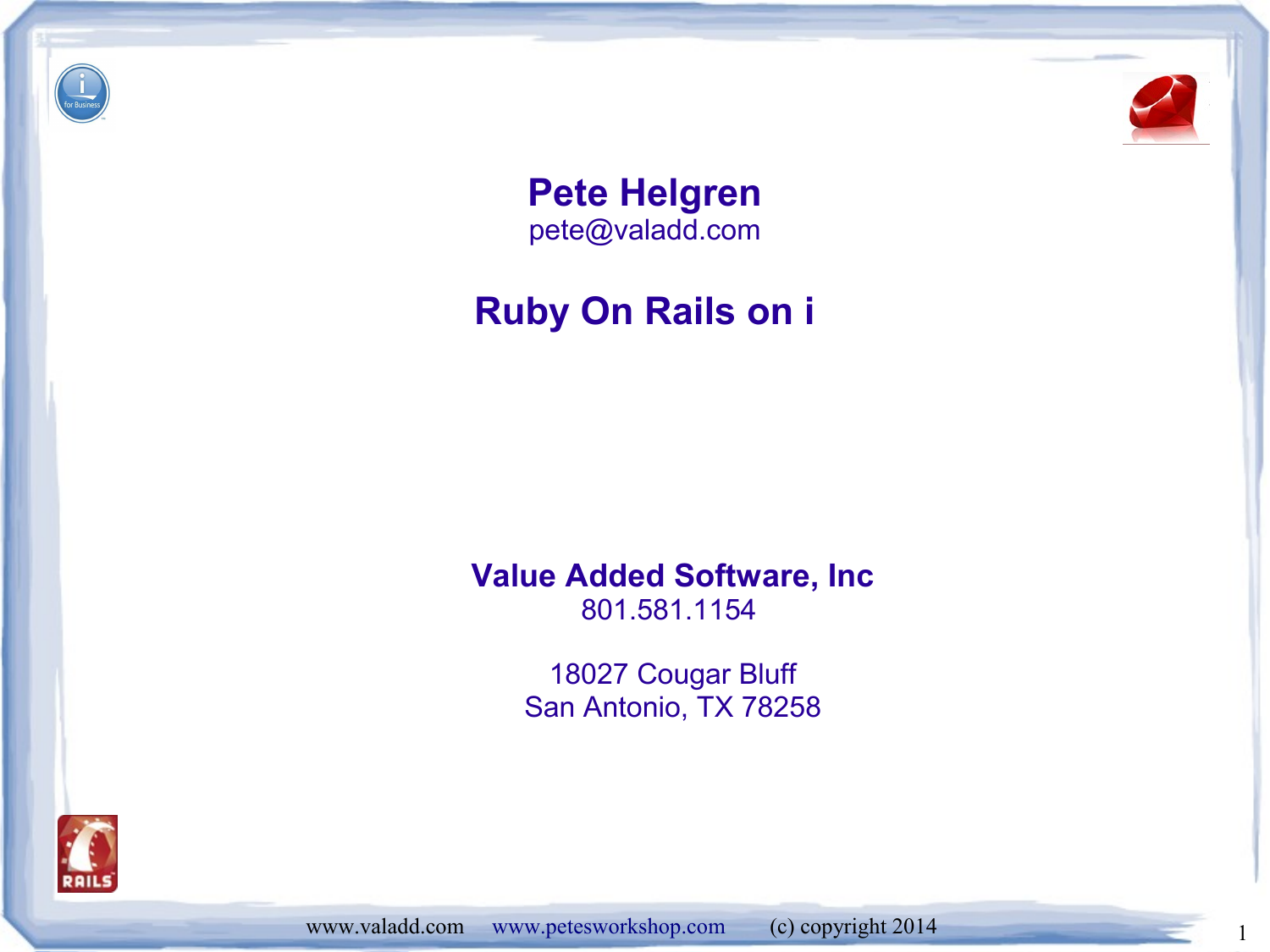

### Agenda



- Primer on Ruby
- Review Prerequisites
- Install Ruby/JRuby
- Install Rails
- Install Activerecord-JDBC (DB Connectivity)
- Review Rails (quick overview)
- Build a Blog Application
- Run all of it



Play (a bit)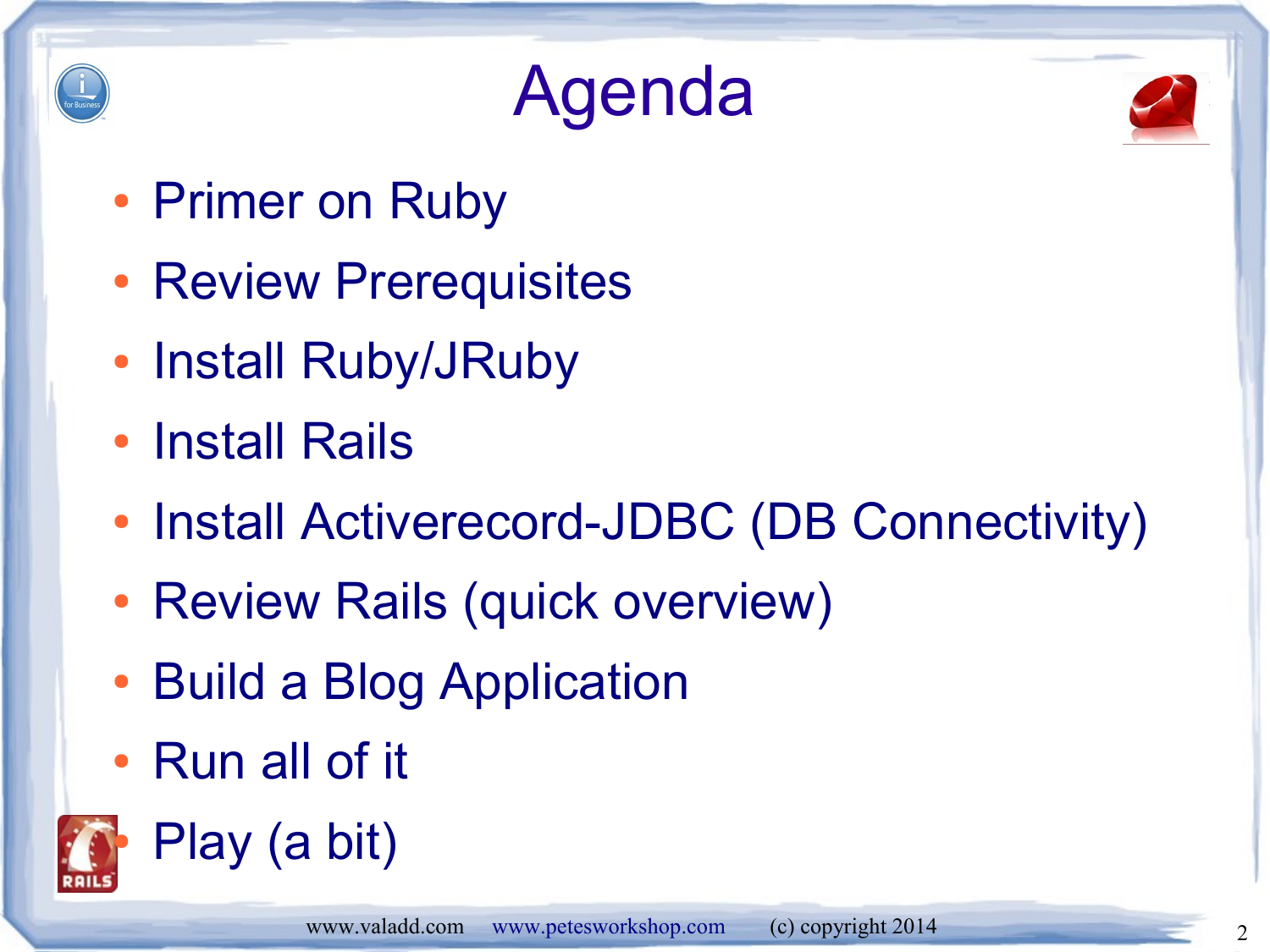## Ruby Primer



• What is Ruby?

- Object oriented language first released in 1995 that is "a scripting language that was more powerful than Perl, and more object-oriented than Python" - Yukihiro Matsumoto
- Find out more at http://www.ruby-lang.org/
- What is Rails?
	- Rails is an open source Ruby framework for developing web-based, database-driven applications.
	- Stresses DRY development and convention over configuration (leverage reflection and discovery).

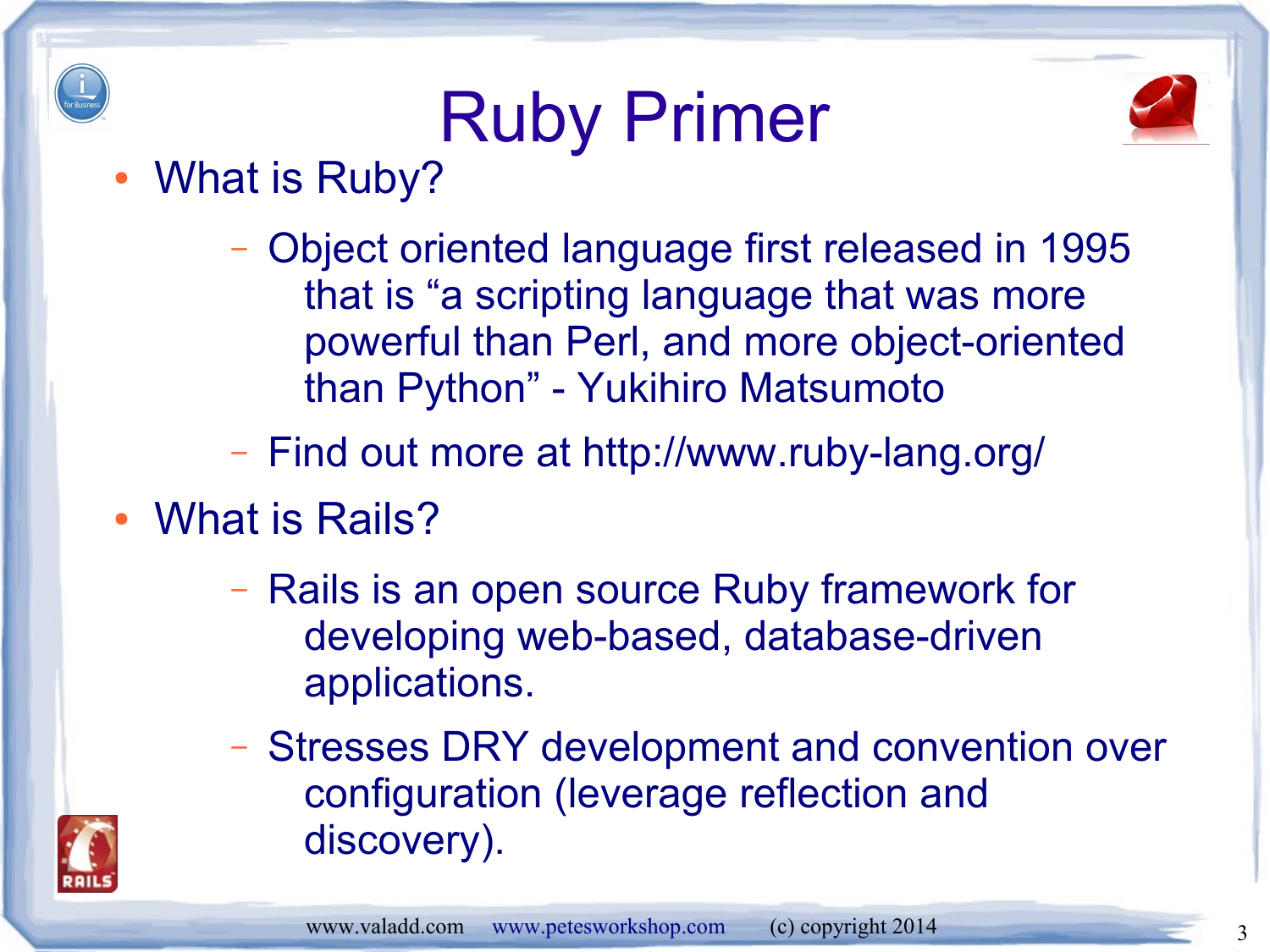#### 2009 (from langpop.com<br>This is a chart showing combined results from all data sets.



www.valadd.com [www.petesworkshop.com](http://www.petesworkshop.com/) (c) copyright 2014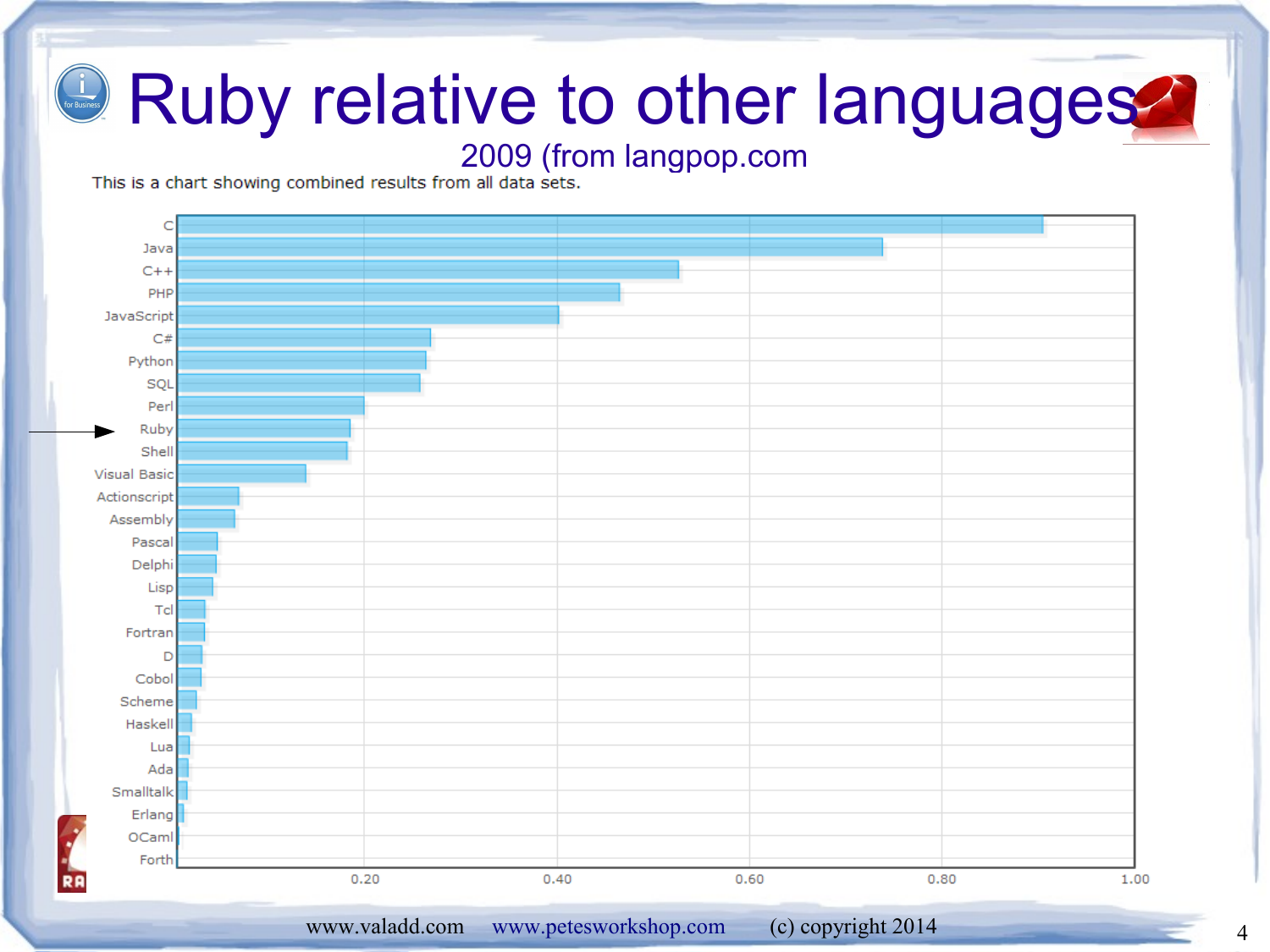#### 2010 (from langpop.com



www.valadd.com [www.petesworkshop.com](http://www.petesworkshop.com/) (c) copyright 2014 5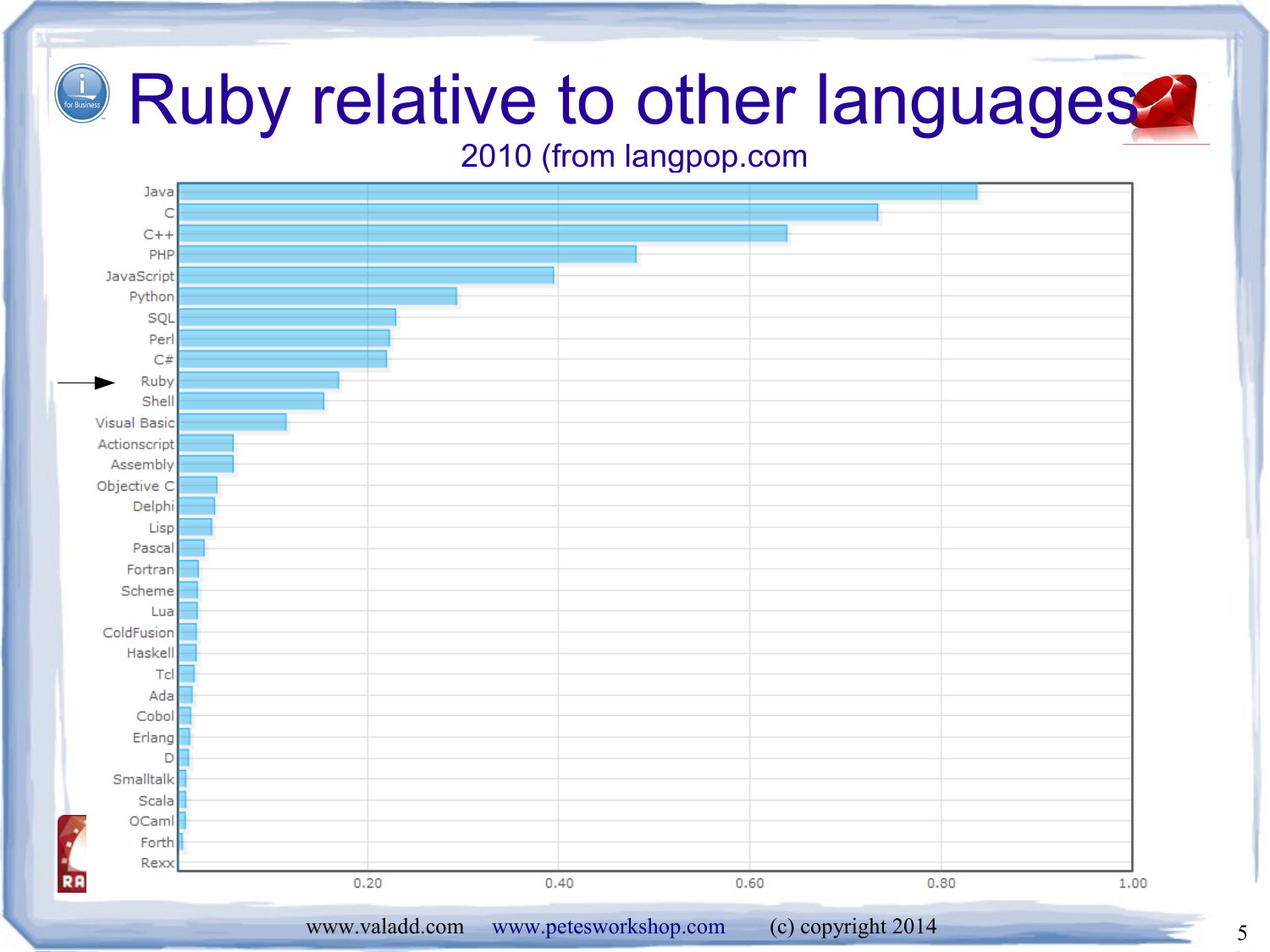#### 2011 (from langpop.com

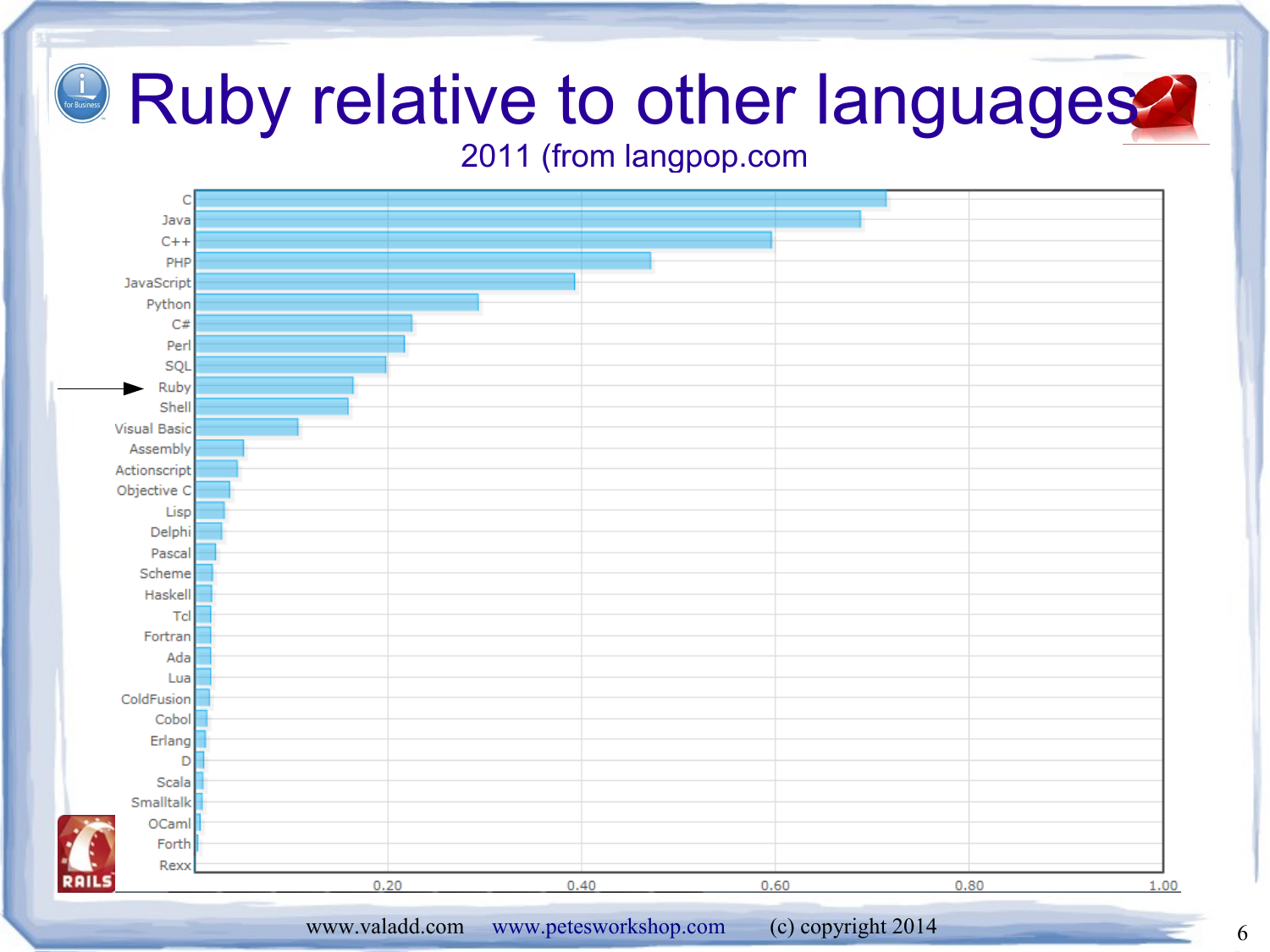#### 2012 (from langpop.com

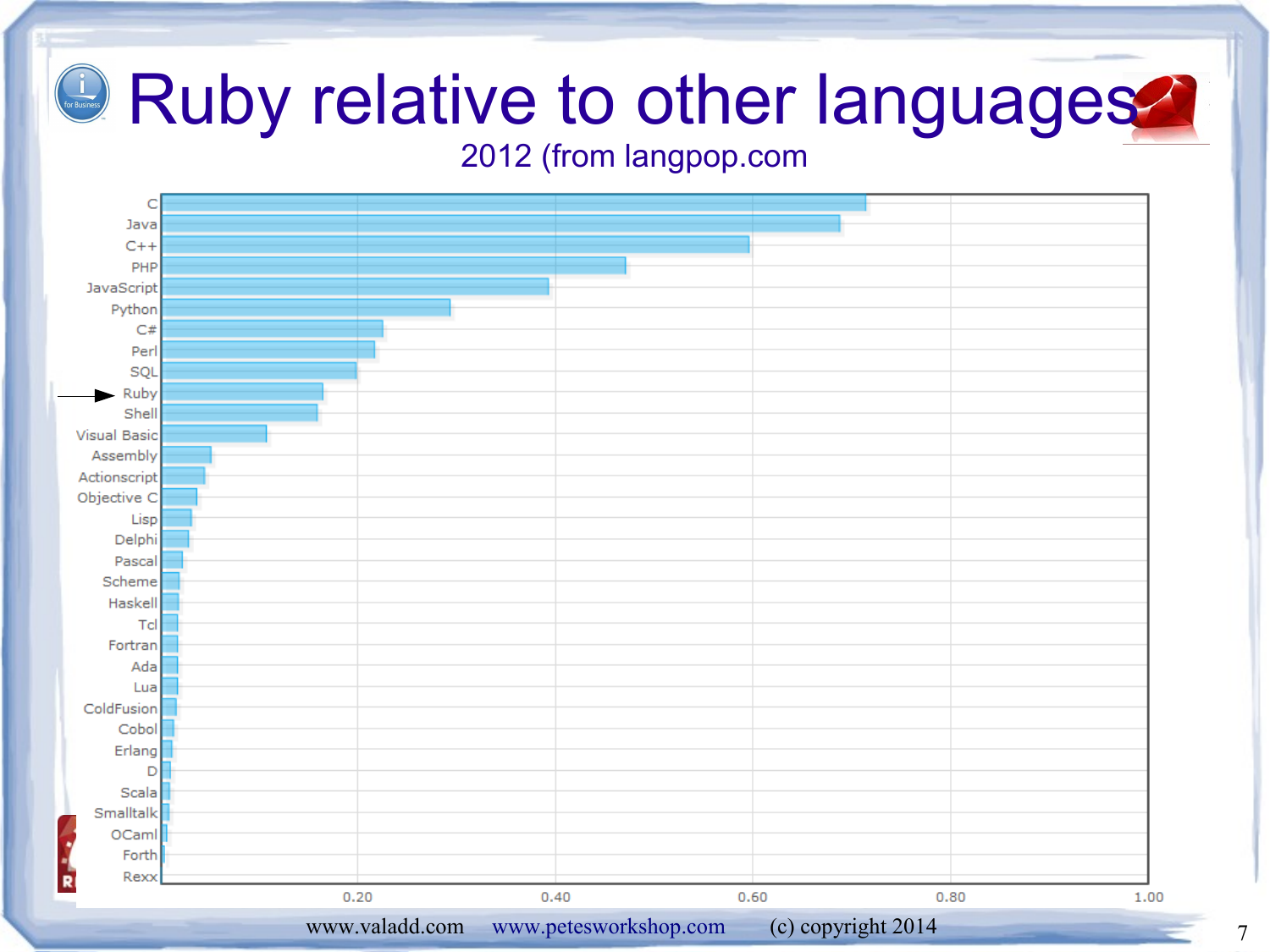#### Ruby relative to other languages 2013 from langpop.com

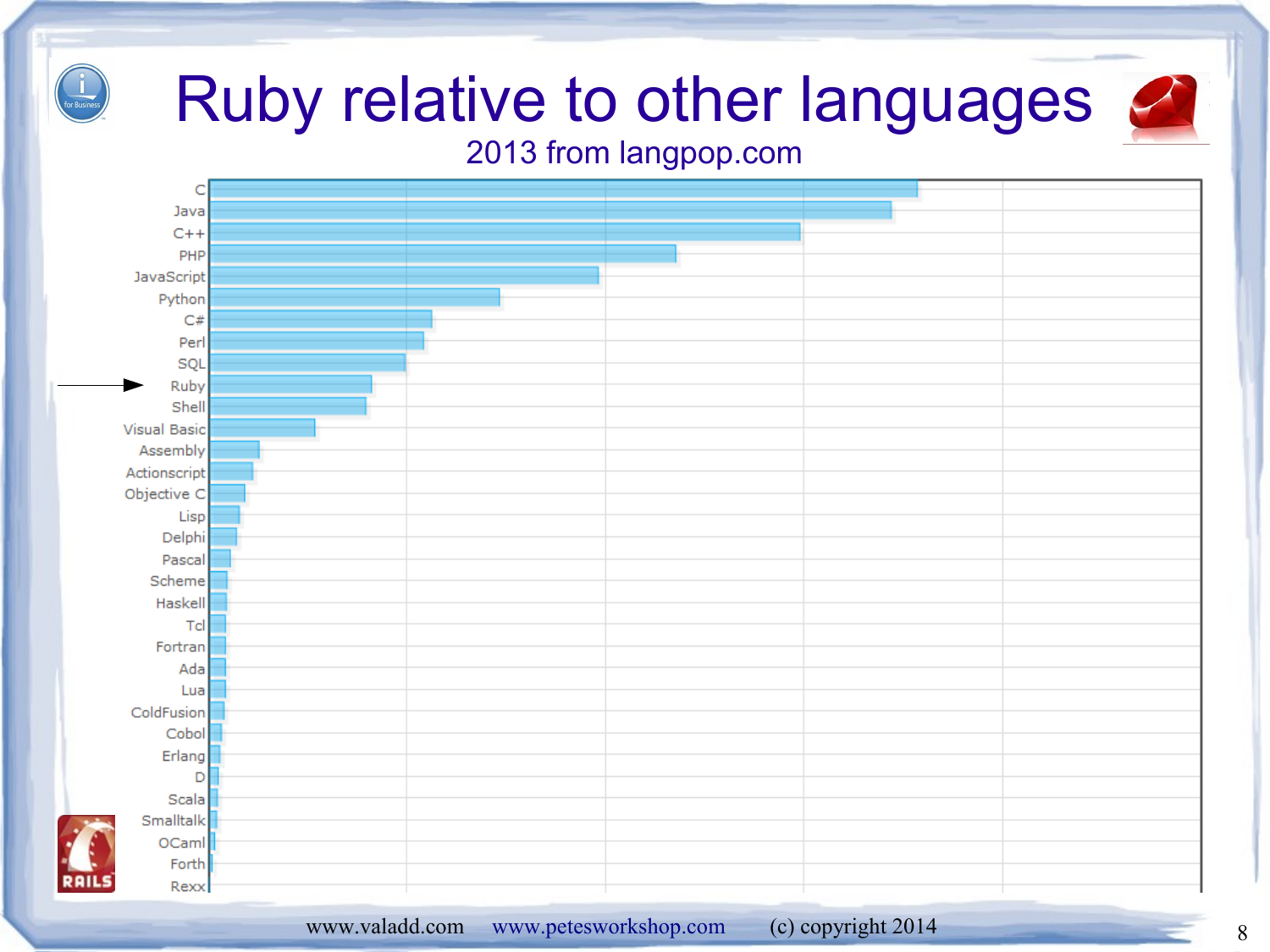### Sites built with Rails



#### **More sites:** http://rubyonrails.org/applications



Basecamp: The original Rails app. Twitter: Stay connected.





Shopify: E-commerce made easy.



| <b>Bource Drowser</b> Cor                                                                                                      |  |
|--------------------------------------------------------------------------------------------------------------------------------|--|
| with the all branches all lags                                                                                                 |  |
| -detuniol.f github A set<br>Correl LPL. grot githulu a service Aurier (githuls up<br>Fuel-UNL: globythub com detunionalistical |  |
| bind footer to bottom of page                                                                                                  |  |

Github: Git repo hosting.



Livingsocial: Online local commerce.



Sortfolio: Find a web designer.



Hulu: Stream TV & Movies.



#### Groupon: Daily deals.



www.valadd.com [www.petesworkshop.com](http://www.petesworkshop.com/) (c) copyright 2014 9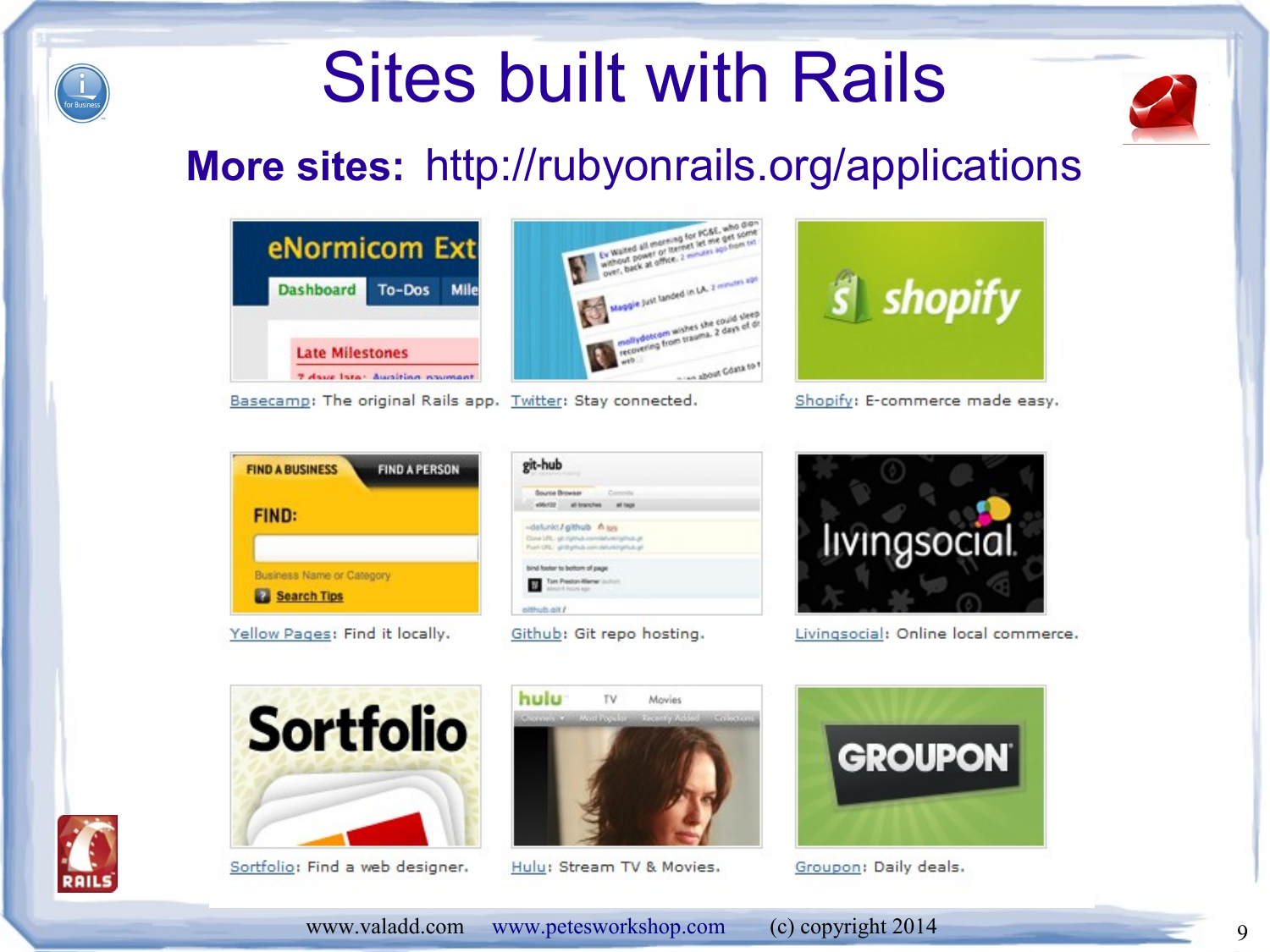





- Reasons are similar to PHP
	- May have skills available (and more readily available)
	- Tons of code and complete applications
	- Many online books and tutorials
	- Can run natively on i (in a couple of different ways)
- Quick development of web sites

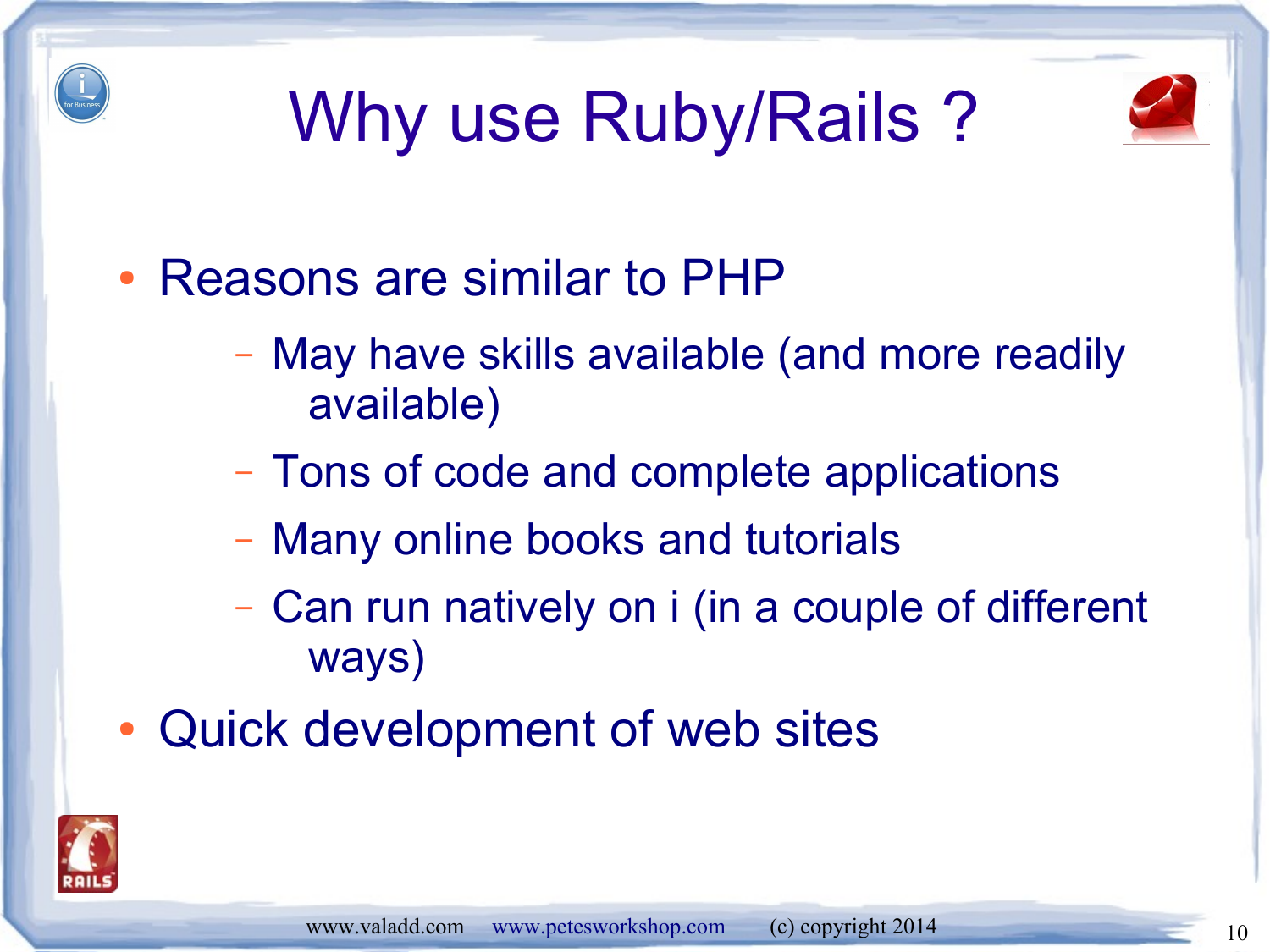

### Possible Gotchas



- Learning curve
	- Ruby is WAY different from anything you have seen as an RPG programmer.
- Some installation issues on i (JRuby)
	- J9 JVM and native extensions
- Native access to IBM i APIs
	- "Legacy" field naming issues
- PowerRuby (NEW!) takes care of many of these.

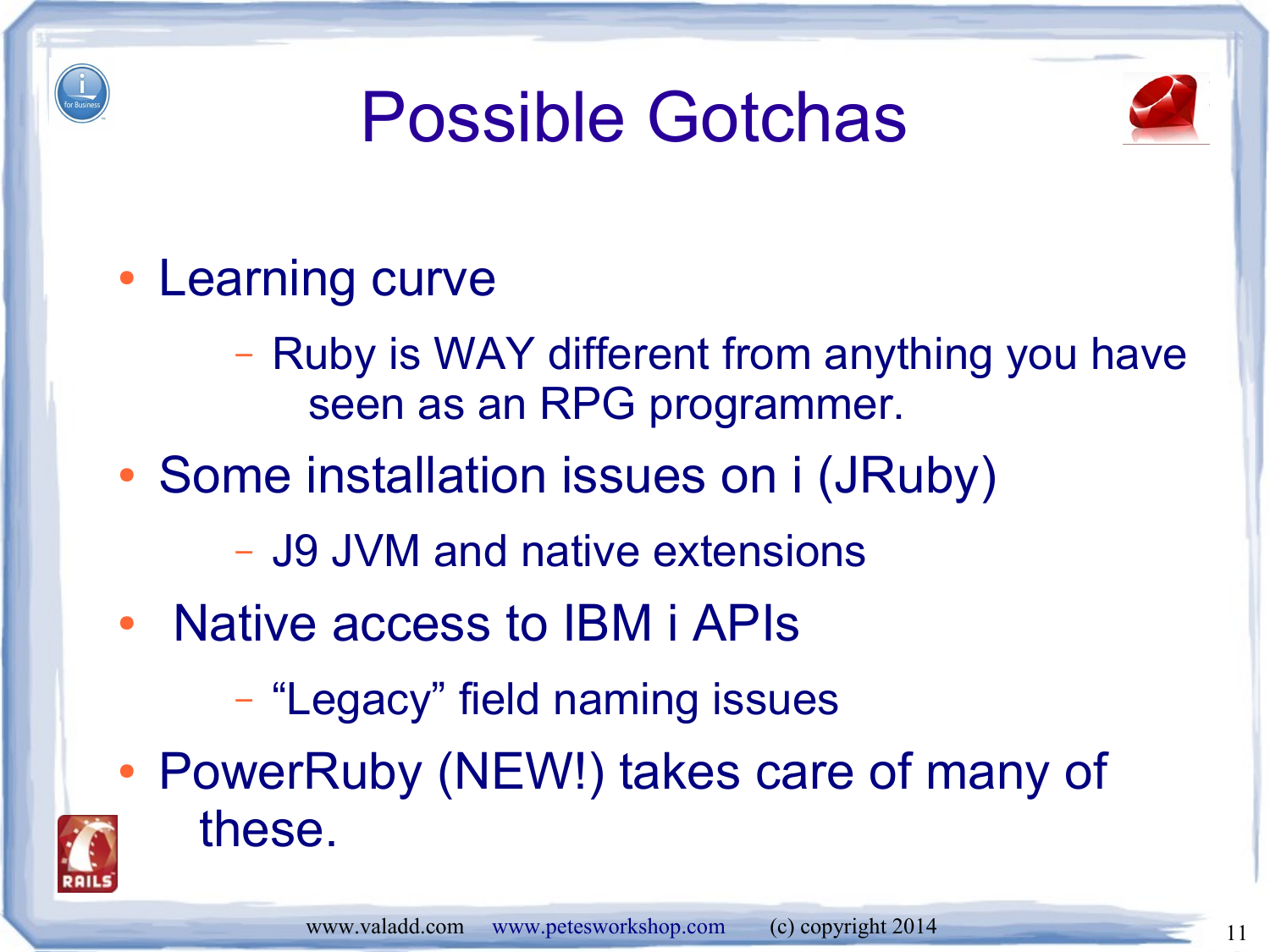## JRuby Installation on i (easy)



- Unzip the jruby-bin-1.6.7.2.zip (latest) into the IFS (I put mine in the /usr/local folder)
- Add the following hack to the jruby script file: # Hacks to make this friendlier to IBM i JRUBY\_BASE=/usr/local/jruby-1.6.7.2 JRUBY\_HOME=/usr/local/jruby-1.6.7.2 JAVA\_HOME=/QOpenSys/QIBM/ProdData/JavaVM/ jdk60/32bit



The JAVA\_HOME should point to at least Java 1.6 (32 bit is fastest on i)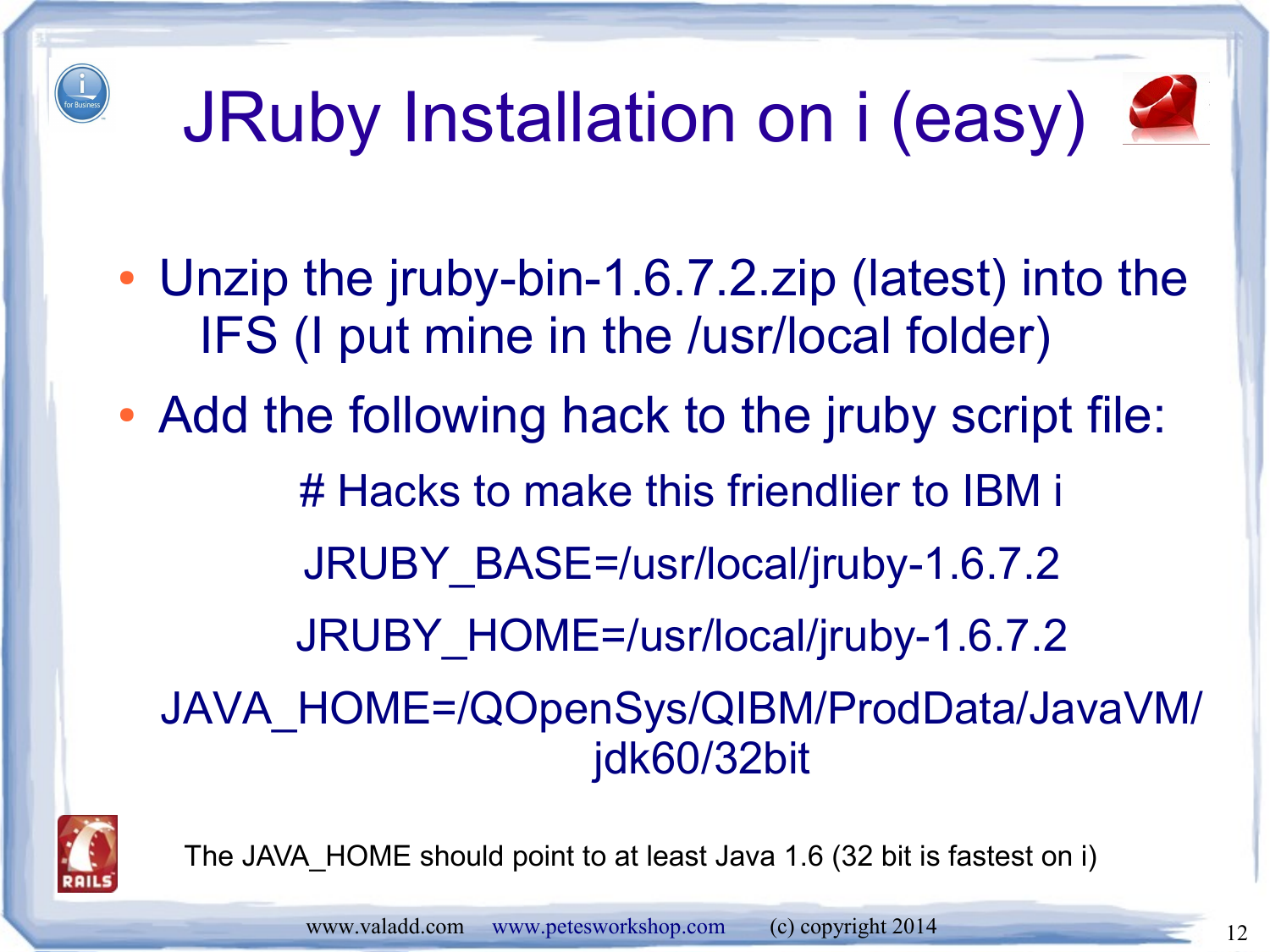

#### Check the install



Type QSH to start Qshell (PASE) which is where all of the action takes place with JRuby and Rails.

Then type the jruby -v command to check the installed version level

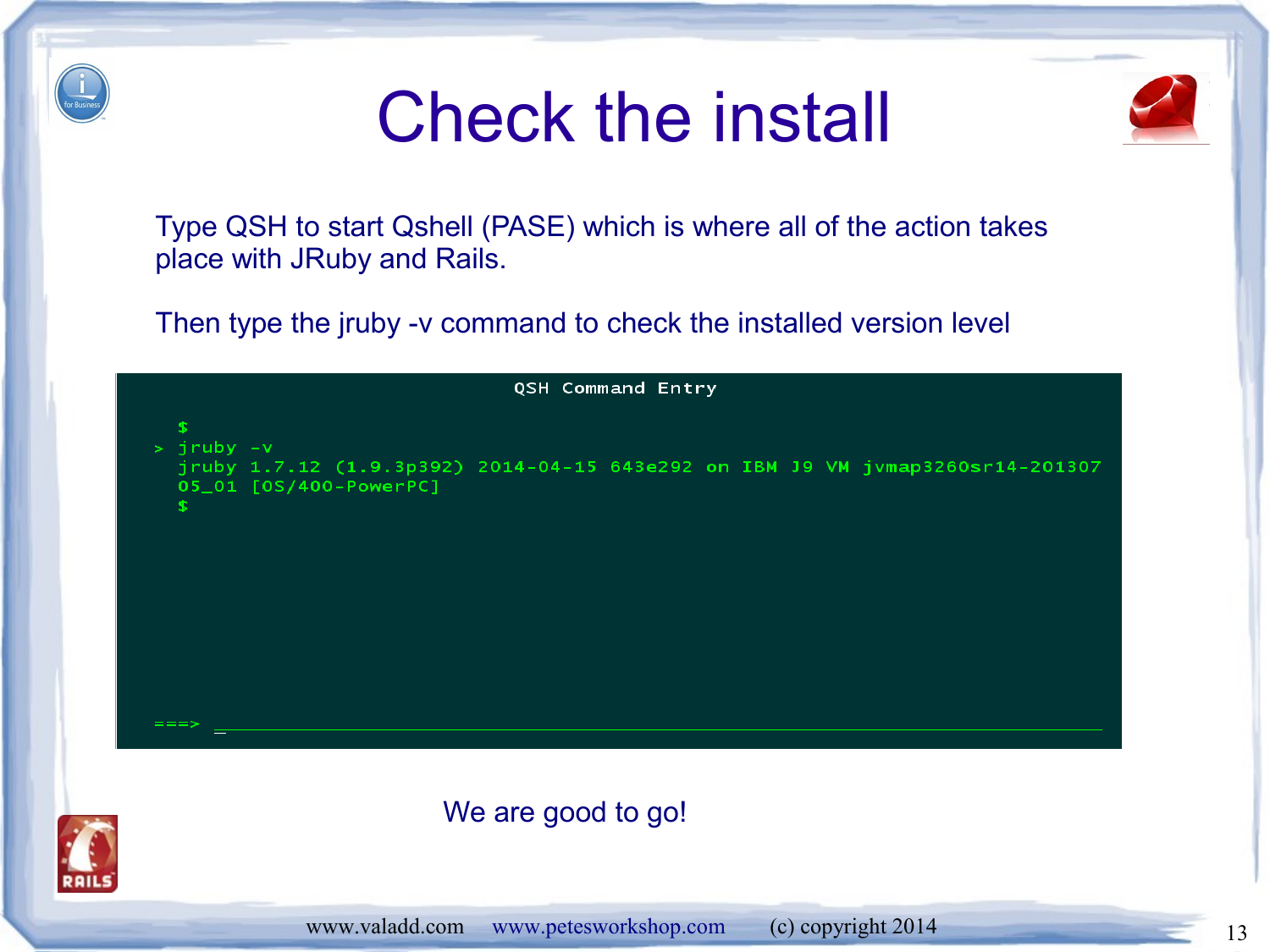

## PowerRuby Install (NEW!)



• PowerRuby is in beta so you'll have to contact them directly for an install but once done... (just a series of RSTLICPGM from a SAVF)

```
/Q0penSys/usr/bin/-sh
> ruby -vruby 1.9.3p545 (2014-02-24 revision 45159) [powerpc-aix6.1.0.0]
       Looks a lot like the JRuby command prompt
```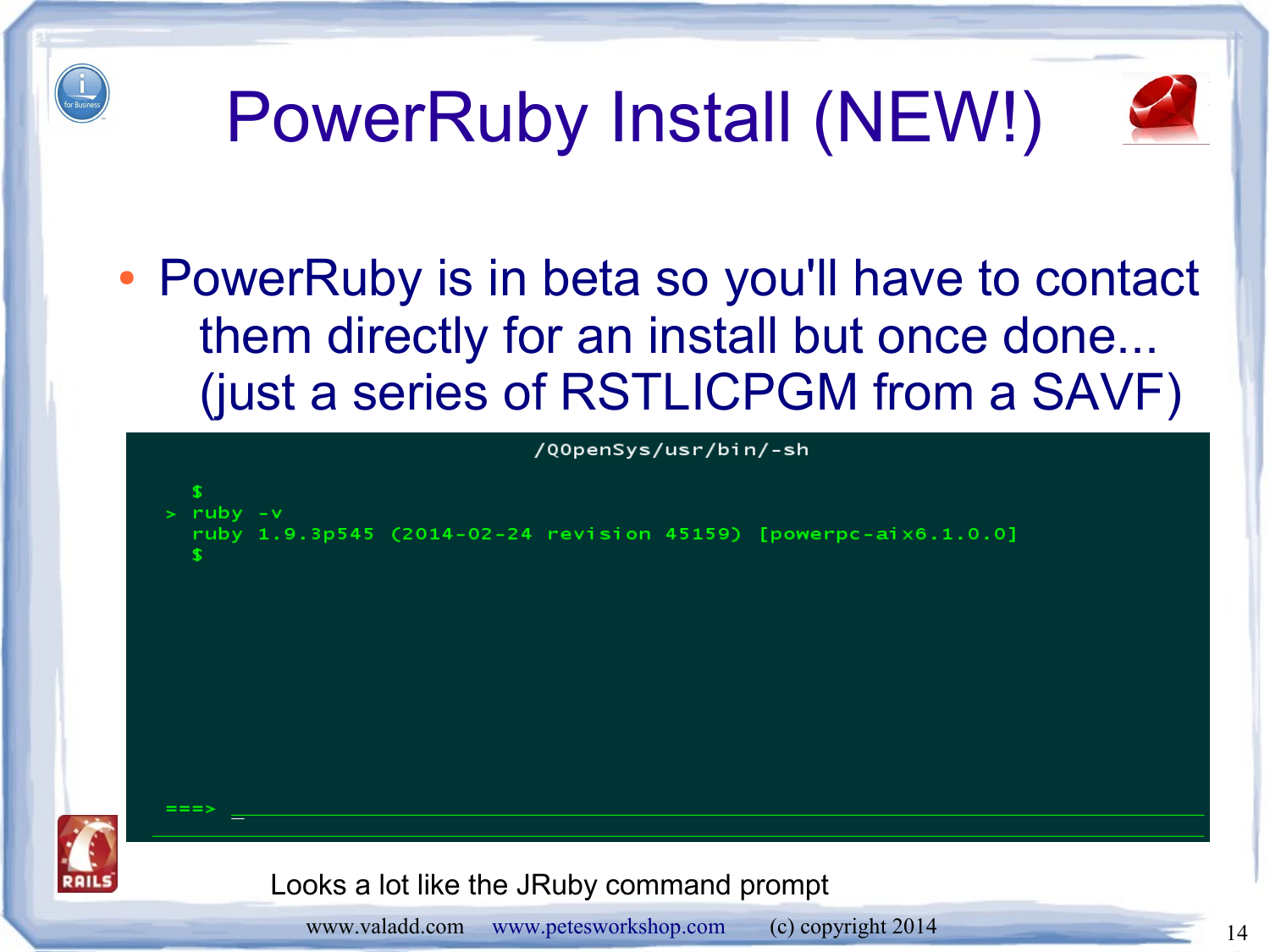





Type 'gem install rails' (without the quotes)





ri and RDoc are documentation for the gems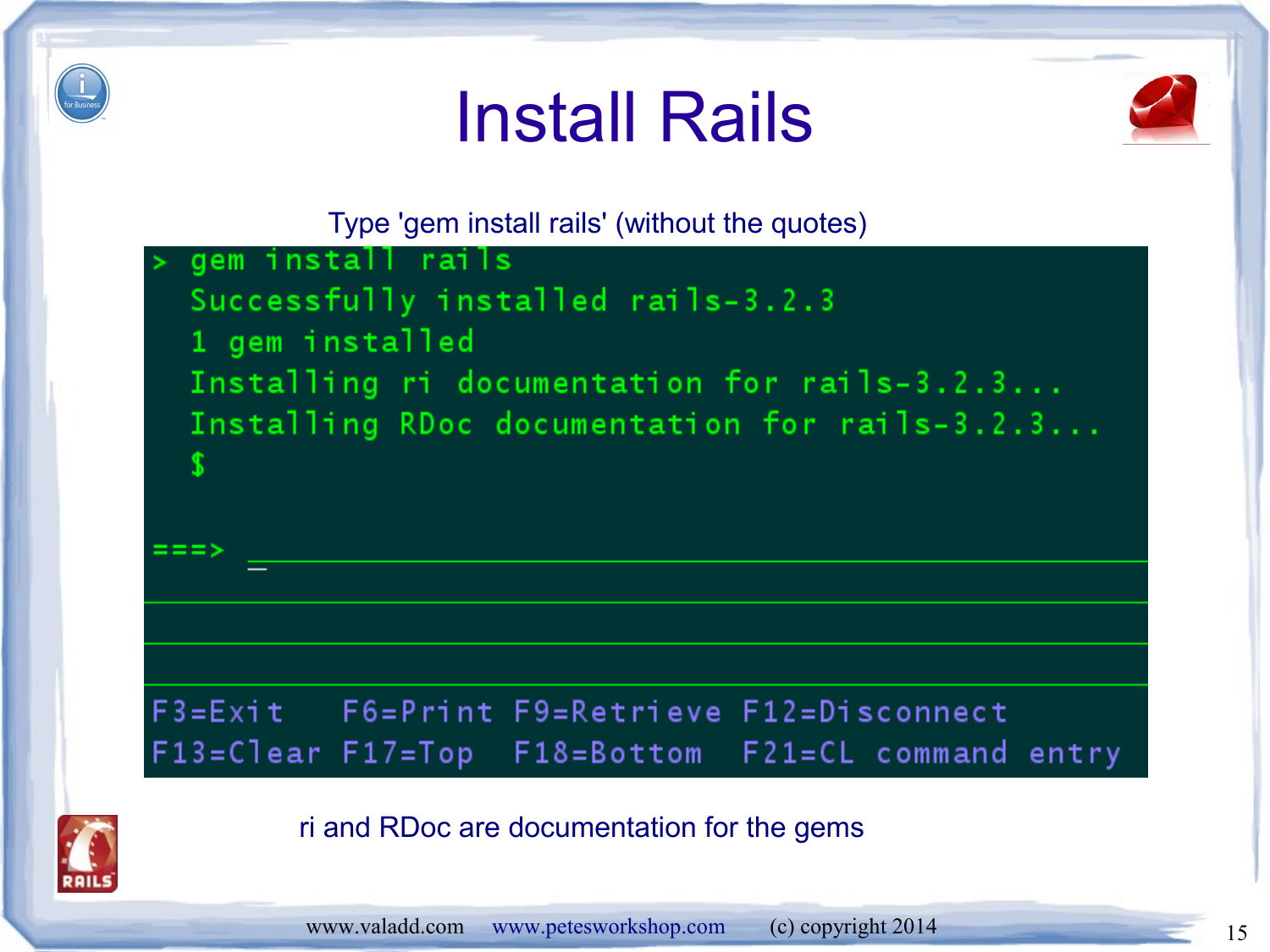

## Build the application framework

Rails is an application framework. It not only can execute and run the web application but it can also generate the framework needed to build the application. The rails command does it all.

| $\geq$ | rails new comblog |            |                             |
|--------|-------------------|------------|-----------------------------|
|        | [1m 52m]          | create [Om |                             |
|        | $[1m]$ $[32m]$    | create [Om | README.rdoc                 |
|        | $[1m]$ $[32m]$    | create [Om | Rakefile                    |
|        | $[1m]$ $[32m]$    | create [Om | config.ru                   |
|        | $[1m]$ $[32m]$    | create [Om | .gitignore                  |
|        | [1m 52m]          | create [Om | Gemfile                     |
|        | $[1m]$ $[32m]$    | create [Om | app                         |
|        | [1m 52m]          | create [Om | app/assets/images/rails.png |
|        |                   |            |                             |

What isn't shown above is a long list of other skeletal framework resources that rails will create for the application. Rails will also run the bundler gem to make sure all gems required by the application are installed.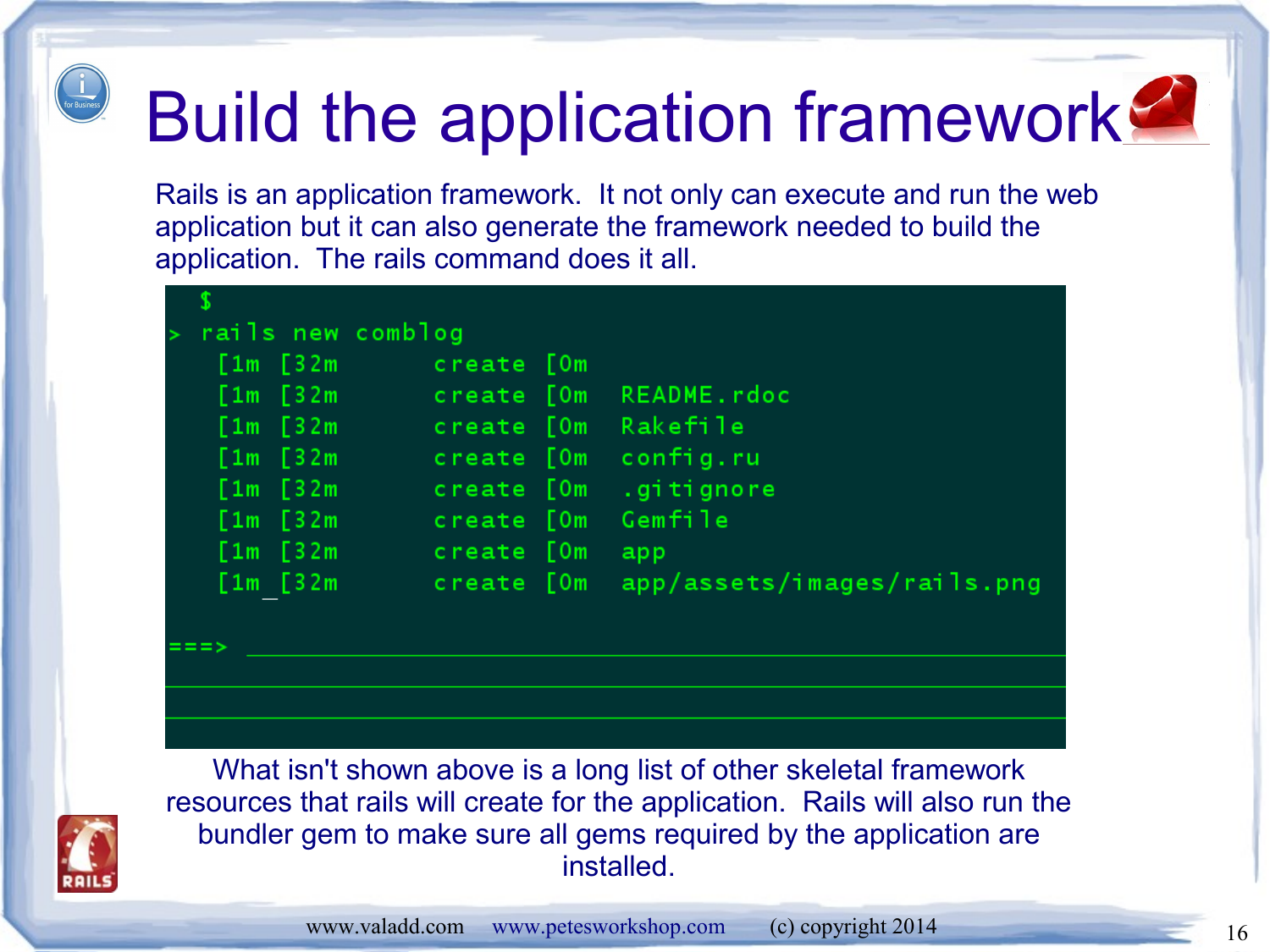

#### Install Rails dependencies



Bundler is a gem tool that installs dependencies for Ruby applications. Gems are applications and libraries that have "helper" programs for Ruby applications.

The rails 'new' command will create the skeletal framework and run bundler which should give you all you need but occasionally you may add other features that require additional gems so running 'bundle install' will take care of the details for you.

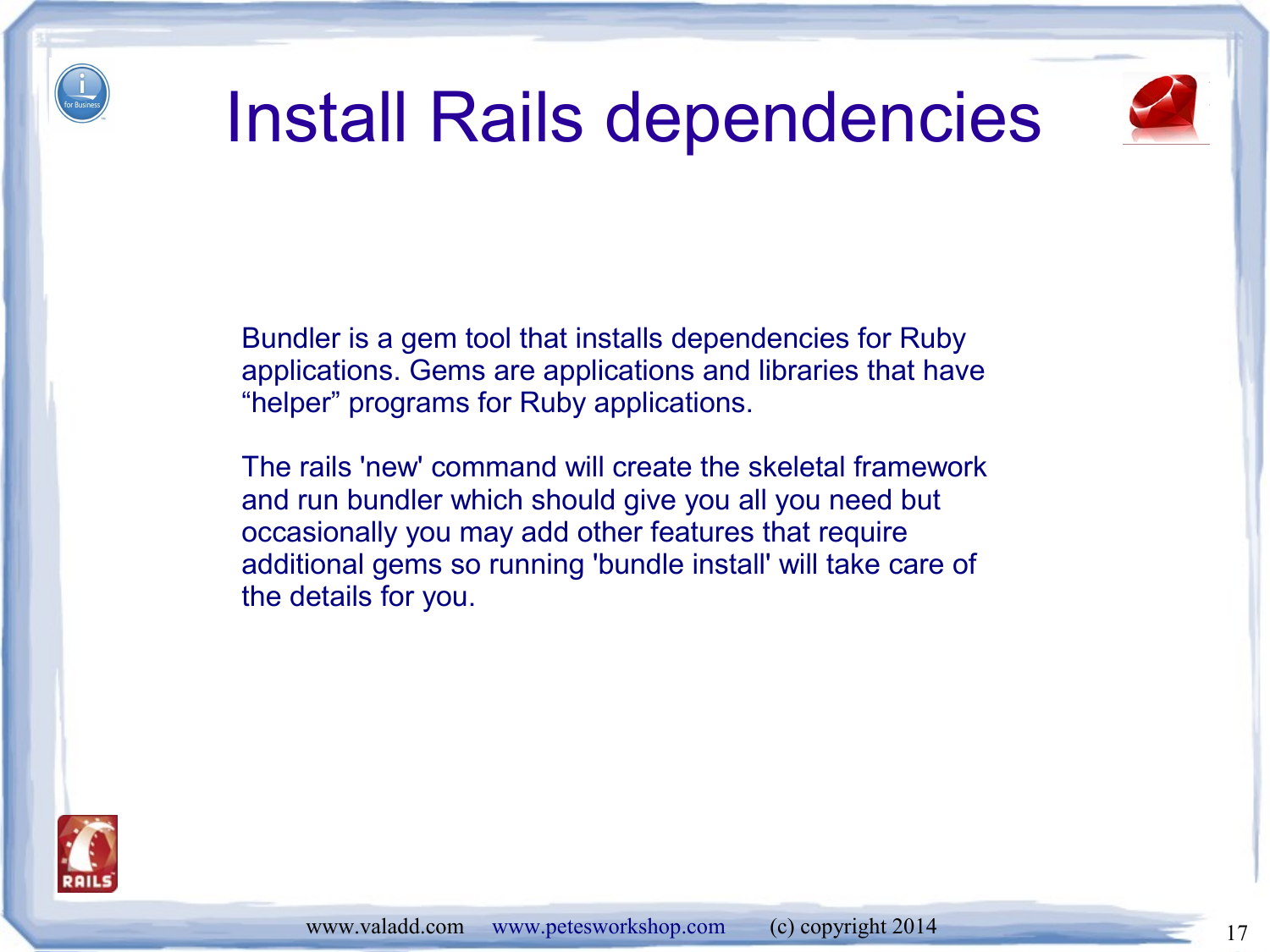

### Verify installation



Using thor  $(0.14.6)$ Using railties (3.2.3) Using coffee-rails (3.2.2) Using jquery-rails (2.0.2) Using jruby-openss1 (0.7.6.1) Using bundler (1.1.3) Using rails  $(3.2.3)$ Using sass  $(3.1.16)$ Using sass-rails  $(3.2.5)$ Using therubyrhino (1.73.3) Using uglifier (1.2.4) [32mYour bundle is complete! Use `bundle show [gemname]` to see where a bund led gem is installed. [Om

 $= 3 = E \times i$ t F6=Print F9=Retrieve F12=Disconnect F13=Clear F17=Top F18=Bottom F21=CL command entry



When bundler completes, you should see that last line indicating that rails is ready to go.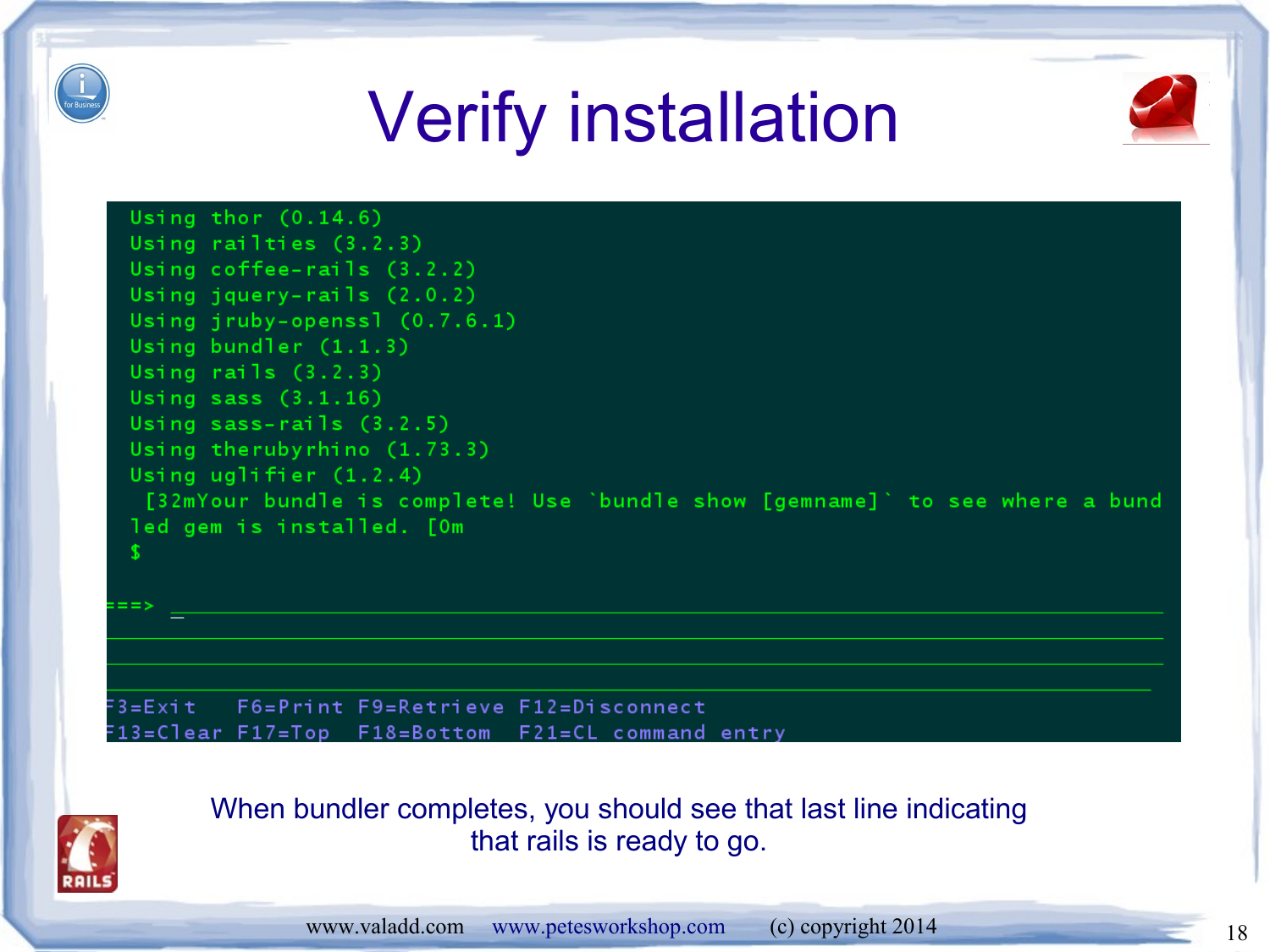

#### Start the web application



Change your directory to the application folder (created by rails new) and then start the rails application. Rails has a minimalist web server called WEBrick that is great for testing apps but generally shouldn't be used in production. The start command is 'rails s' but I added the -p switch to start the server on a different port (3080 in this case)

#### $> cd$  comblog

-S

```
rails s - p 3080
```

```
\Rightarrow Booting WEBrick
```

```
\Rightarrow Rails 3.2.3 application starting in development on http://0.0.0.0:3080
```

```
\Rightarrow Call with -d to detach
```

```
=> Ctrl-C to shutdown server
```

```
[2012-05-03 17:56:50] INFO WEBrick 1.3.1
```

```
[2012-05-03 17:56:50] INFO ruby 1.8.7 (2012-05-01) [java]
```

```
[2012-05-03 17:56:50] INFO WEBrick::HTTPServer#start: pid=493231462 port=308
```
 $\Omega$ 

 $===>$ 

#### F6=Print F9=Retrieve F12=Disconnect  $F3 = E \times i t$ F13=Clear F17=Top F18=Bottom F21=CL command entry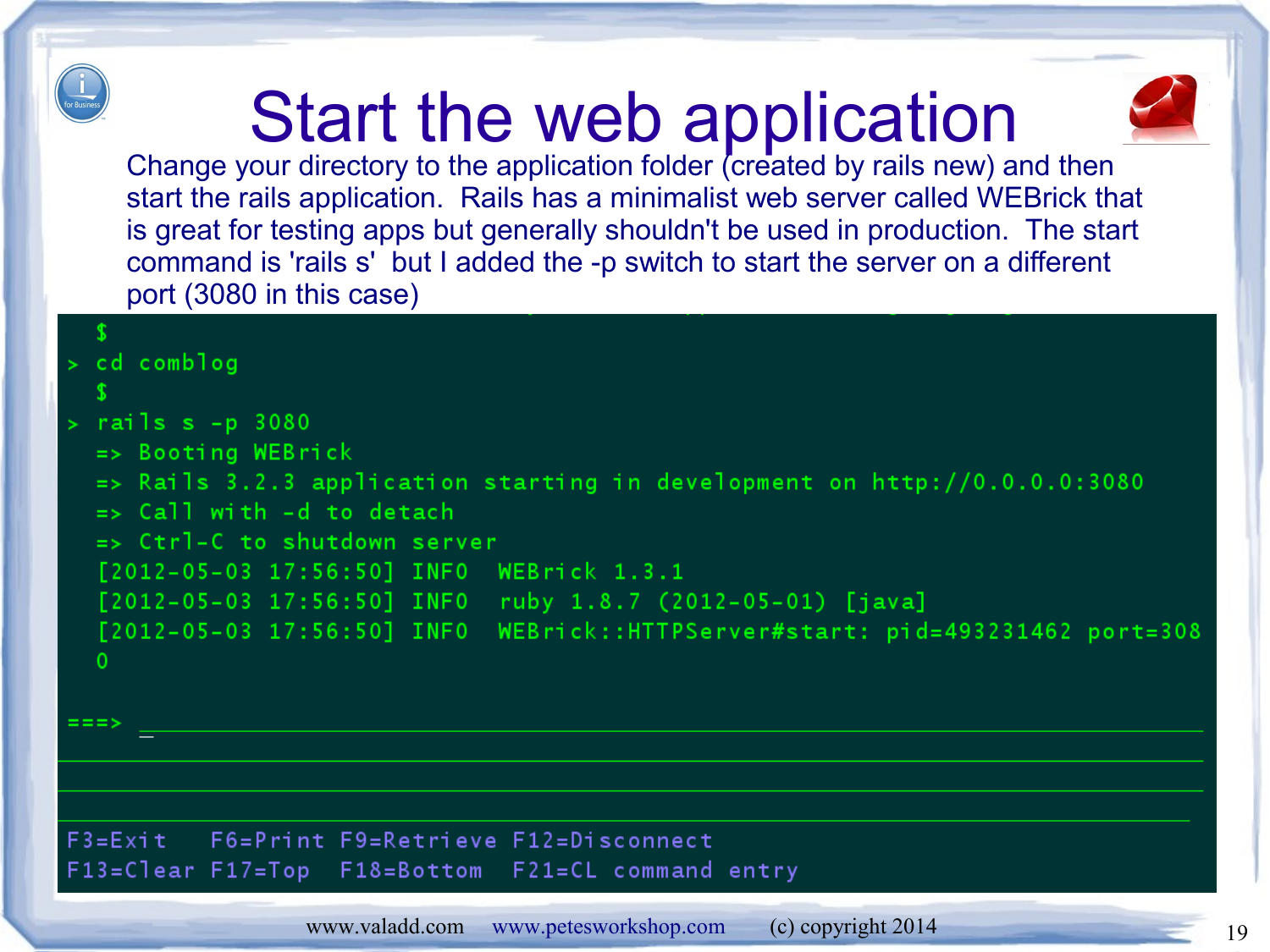





You may receive a security warning when you start your rails app. For testing this is OK because you will probably only run the rails app locally. You need to fix this before you go into production. Just follow the instructions on the warning (Google will help)

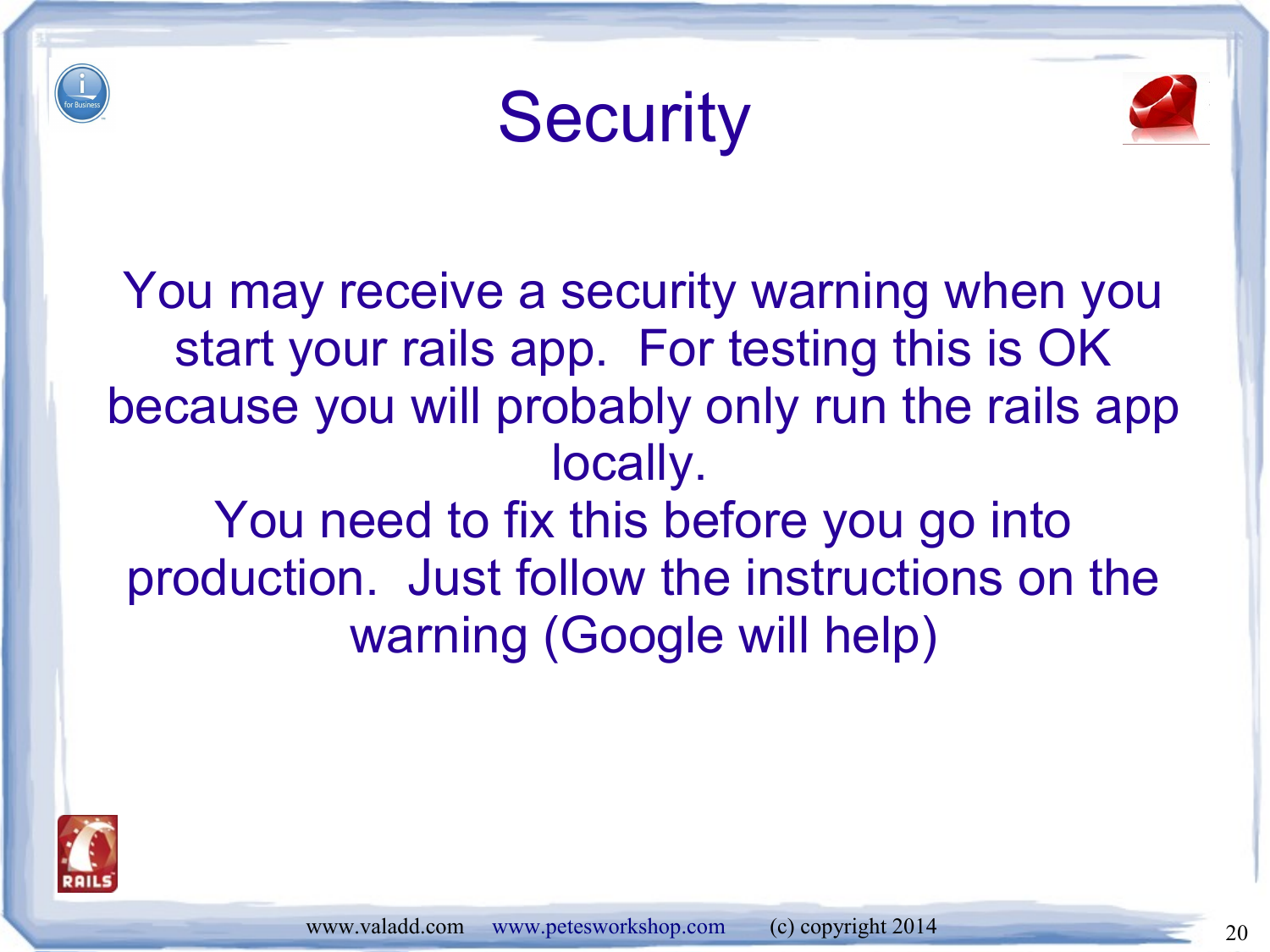

### Display the welcome page



It's difficult to see in this screen shot but the app is running on my IBM i (10.0.10.205 on my internal network) at port 3080.

| <b>RAILS</b> | <b>Welcome aboard</b><br>You're riding Ruby on Rails!<br><b>About your application's environment</b>                                                                                                                                                                                                                                                                                                                                                                           | <b>Browse the</b><br>documentation<br>Rails Guides<br>Rails API |  |
|--------------|--------------------------------------------------------------------------------------------------------------------------------------------------------------------------------------------------------------------------------------------------------------------------------------------------------------------------------------------------------------------------------------------------------------------------------------------------------------------------------|-----------------------------------------------------------------|--|
|              | <b>Getting started</b><br>Here's how to get rolling:<br>1. Use rails generate to create your<br>models and controllers<br>To see all available options, run it without parameters.<br>2. Set up a default route and remove<br>public/index.html<br>Routes are set up in config/routes.rb.<br>3. Create your database<br>Run rake db: create to create your database. If you're<br>not using SQLite (the default), edit config/database.yml<br>with your username and password. | <b>Ruby core</b><br>Ruby standard library                       |  |

EACCES Next Previous  $\mathcal Q$  Highlight all  $\mathbb Q$  Match case

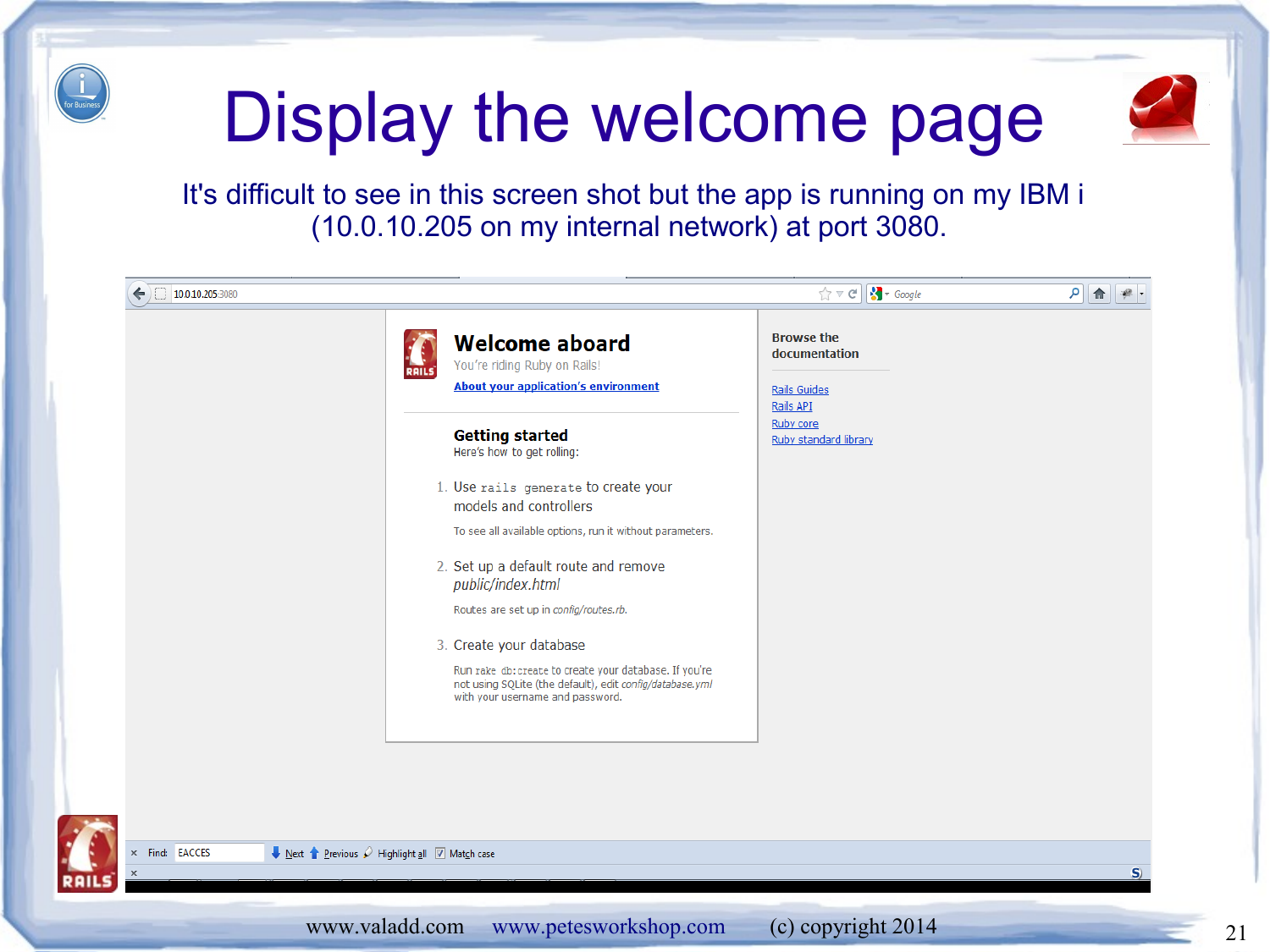

#### Check on the environment



#### **Welcome aboard**

You're riding Ruby on Rails!

**About your application's environment** 

| Ruby<br>version               | $1.8.7$ (java)                       |
|-------------------------------|--------------------------------------|
| <b>RubyGems</b><br>version    | 1.8.24                               |
| Rack<br>version               | 1.4                                  |
| Rails<br>version              | 3.2.3                                |
| JavaScript<br>Runtime         | therubyrhino (Rhino)                 |
| Active<br>Record<br>version   | 3.2.3                                |
| <b>Action Pack</b><br>version | 3.2.3                                |
| Active<br>Resource<br>version | 3.2.3                                |
| Action<br>Mailer<br>version   | 3.2.3                                |
| Active<br>Support<br>version  | 3.2.3                                |
|                               | ActionDispatch::Static<br>Rack::Lock |

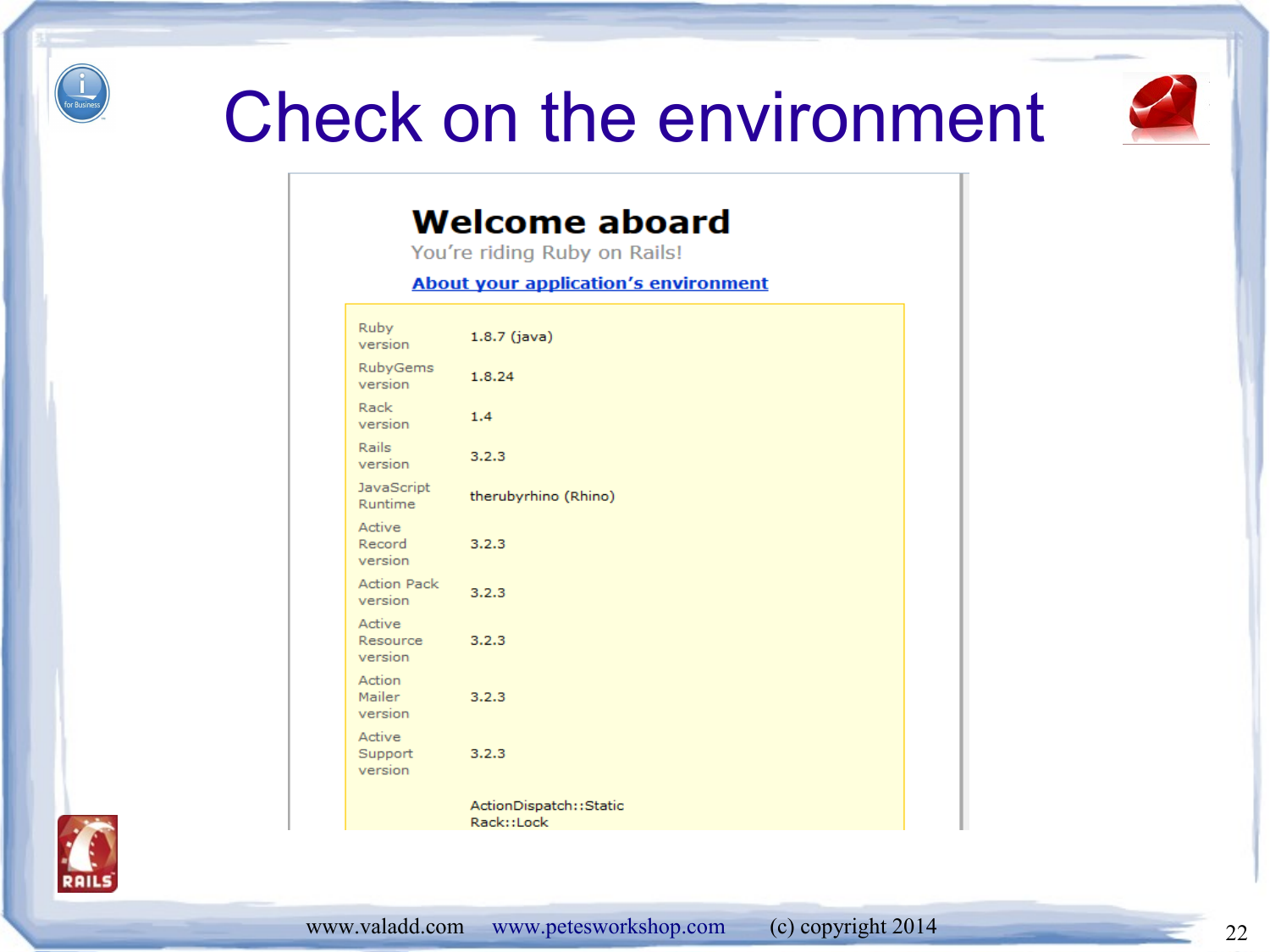

## Adding to the framework



- Probably will want a new welcome page so lets start with something simple: A new index page:
	- rails generate controller home index
- After the resources have been generated, delete the index.html.erb file in the public folder
- Hack the index.html.erb file in the app/views/home folder to have the following:



● <h1>Hello, Rails on IBM I! </h1>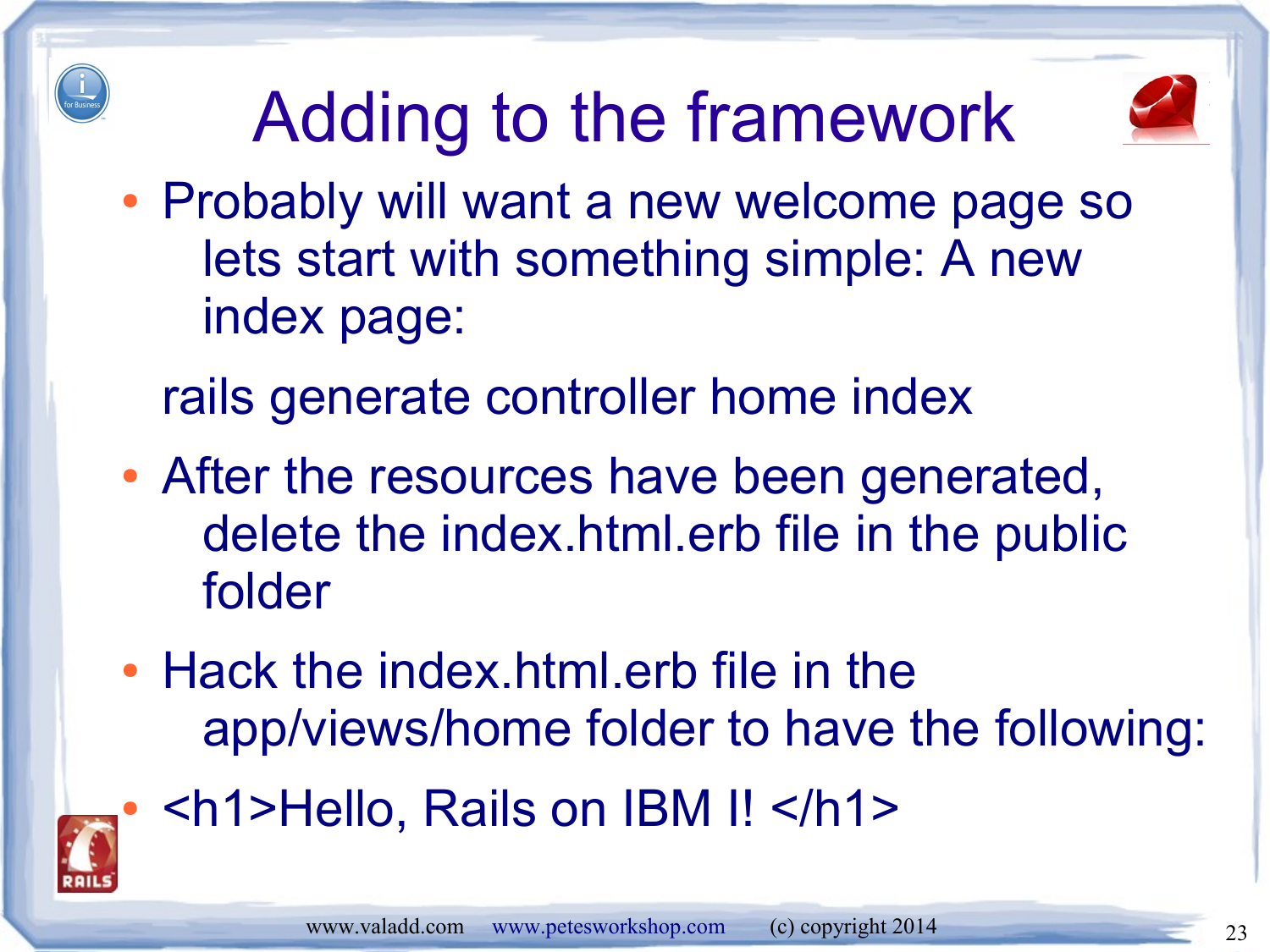

## Adding to the framework



• Add the following to the routes.rb (in the config folder) file by uncommenting the line:

#...

# You can have the root of your site routed with "root"

# just remember to delete public/index.html.

root :to => "home#index"

• This sets your home page to the index.html.erb file in the home folder.

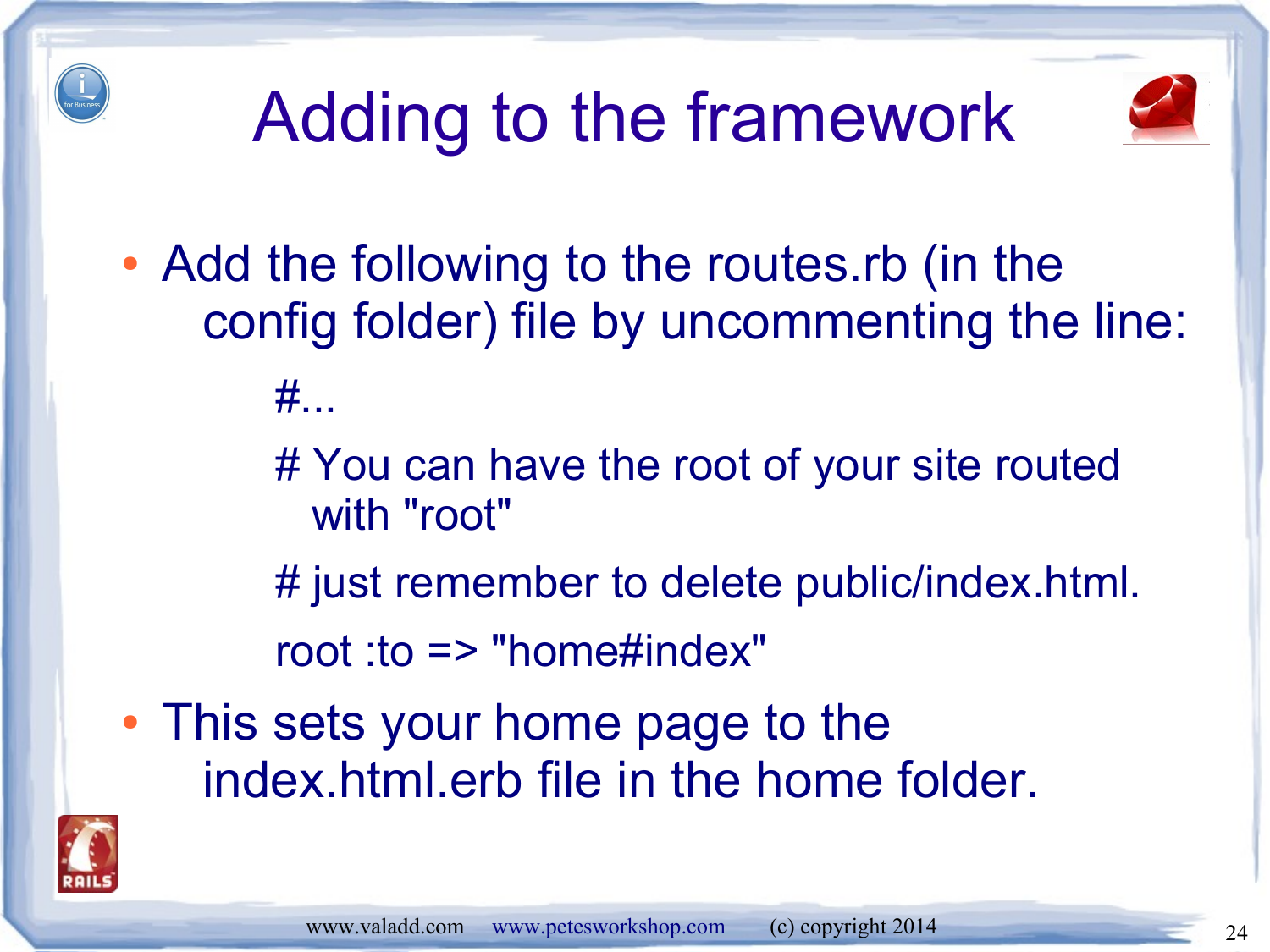

#### Adding to the framework (building the blog application)



• Generate a resource using the rails 'generate' command (rails g for short). The generate command creates all of the framework for the resource.

#### rails g scaffold post title:string body:text

| ニニニン | [1m [37m invoke [0m active_record | rails generate scaffold post title: string body: text<br>[1m [32m create [0m db/migrate/20120503225955_create_posts.rb |
|------|-----------------------------------|------------------------------------------------------------------------------------------------------------------------|
|      |                                   | F3=Exit F6=Print F9=Retrieve F12=Disconnect<br>F13=Clear F17=Top F18=Bottom F21=CL command entry                       |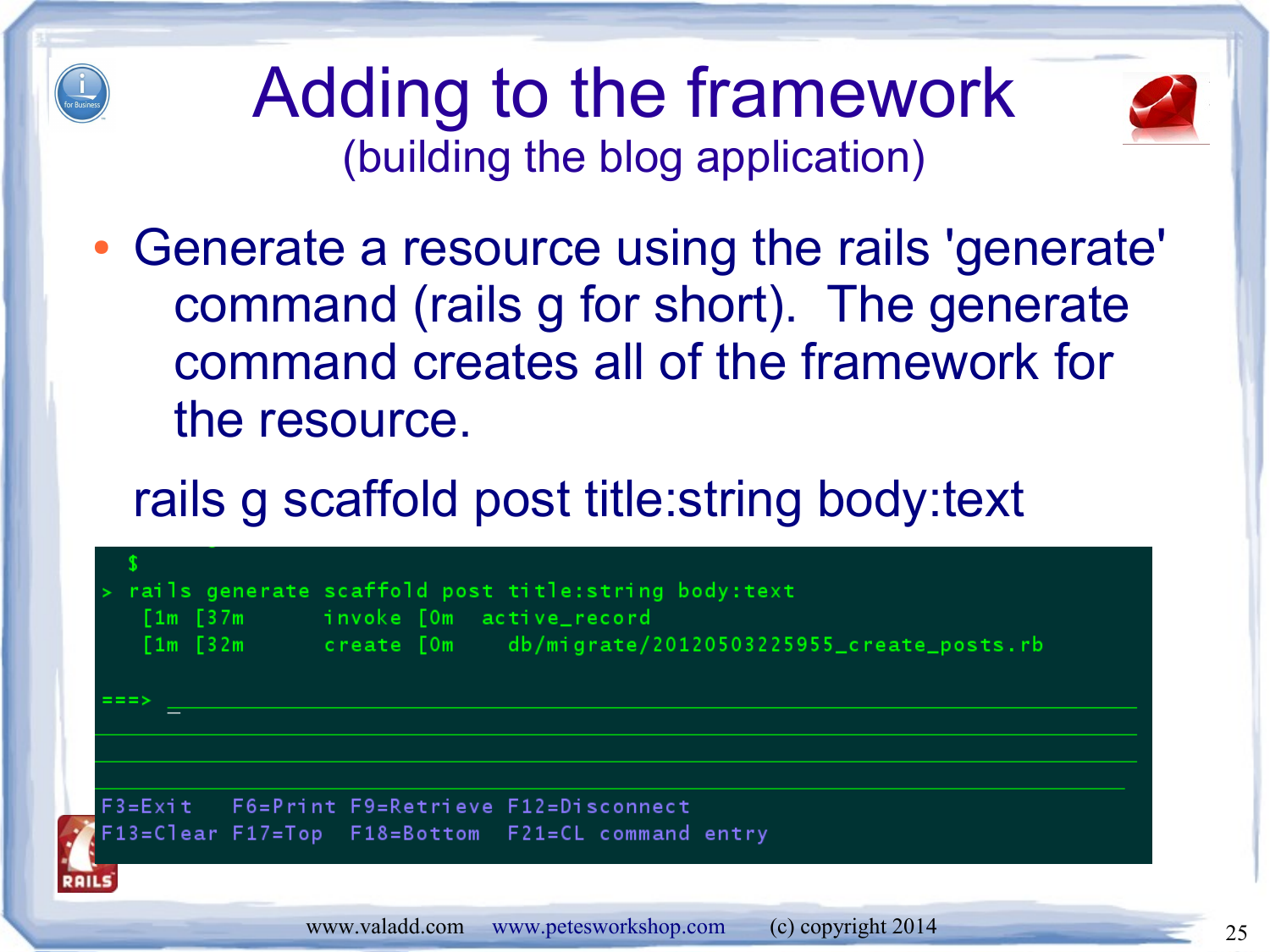

## Building on the framework



- The 'generate scaffold' command gave us the following resources in our project:
	- Migration
	- Model
	- Controller
	- Helper

• We'll be working with these resources to create our "blog" application.

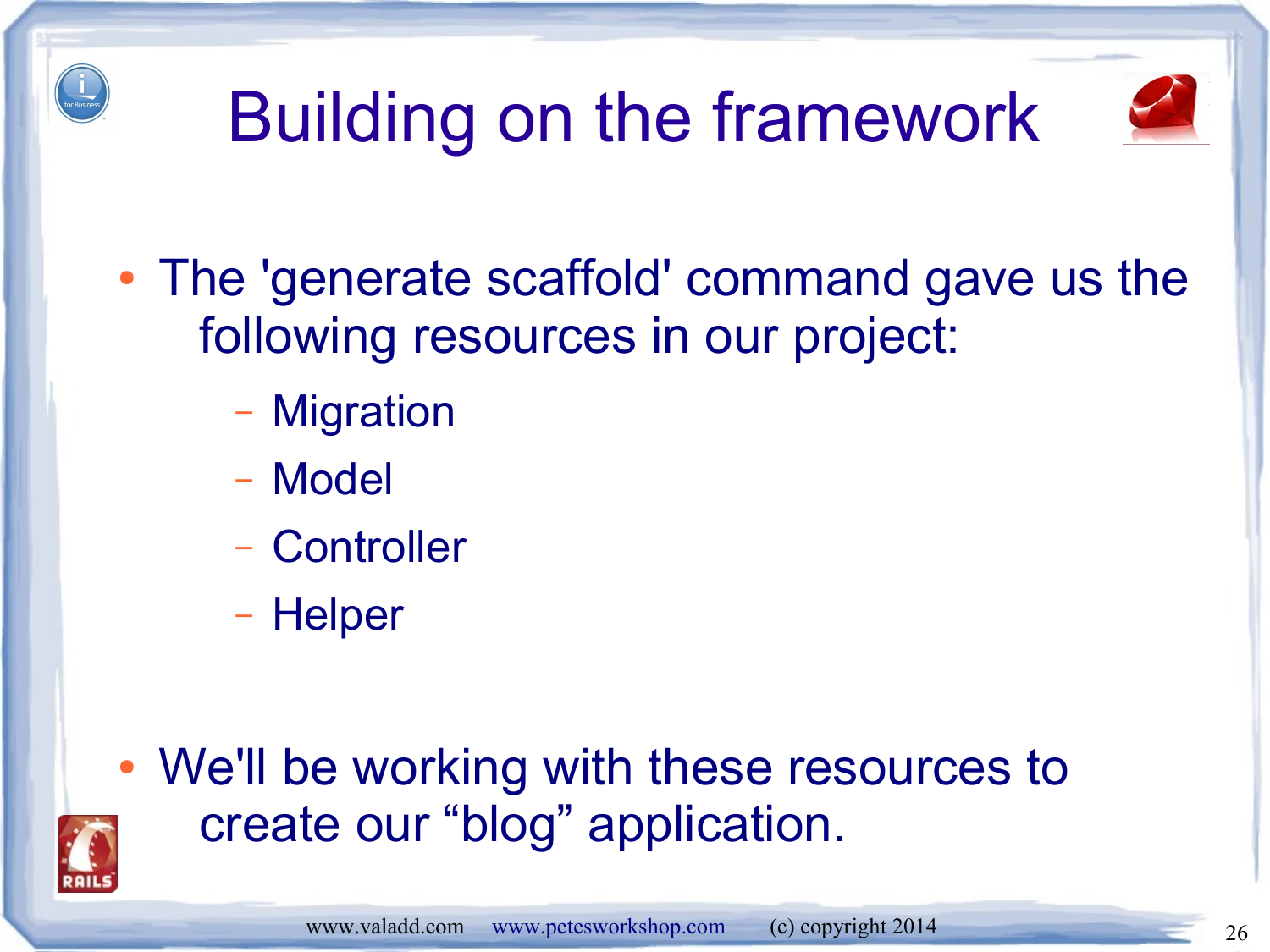

### **Migrations**



- Rails works with many databases sqlite is used by default. Since we are using JRuby, we will need to make sure that the activerecord-jdbc-adapter gem is installed. This allows us to use any database resources that has a JDBC driver available. This is the best solution for using DB2 and MySQL on IBM i.
- You will need to make a change to the database.yml file.

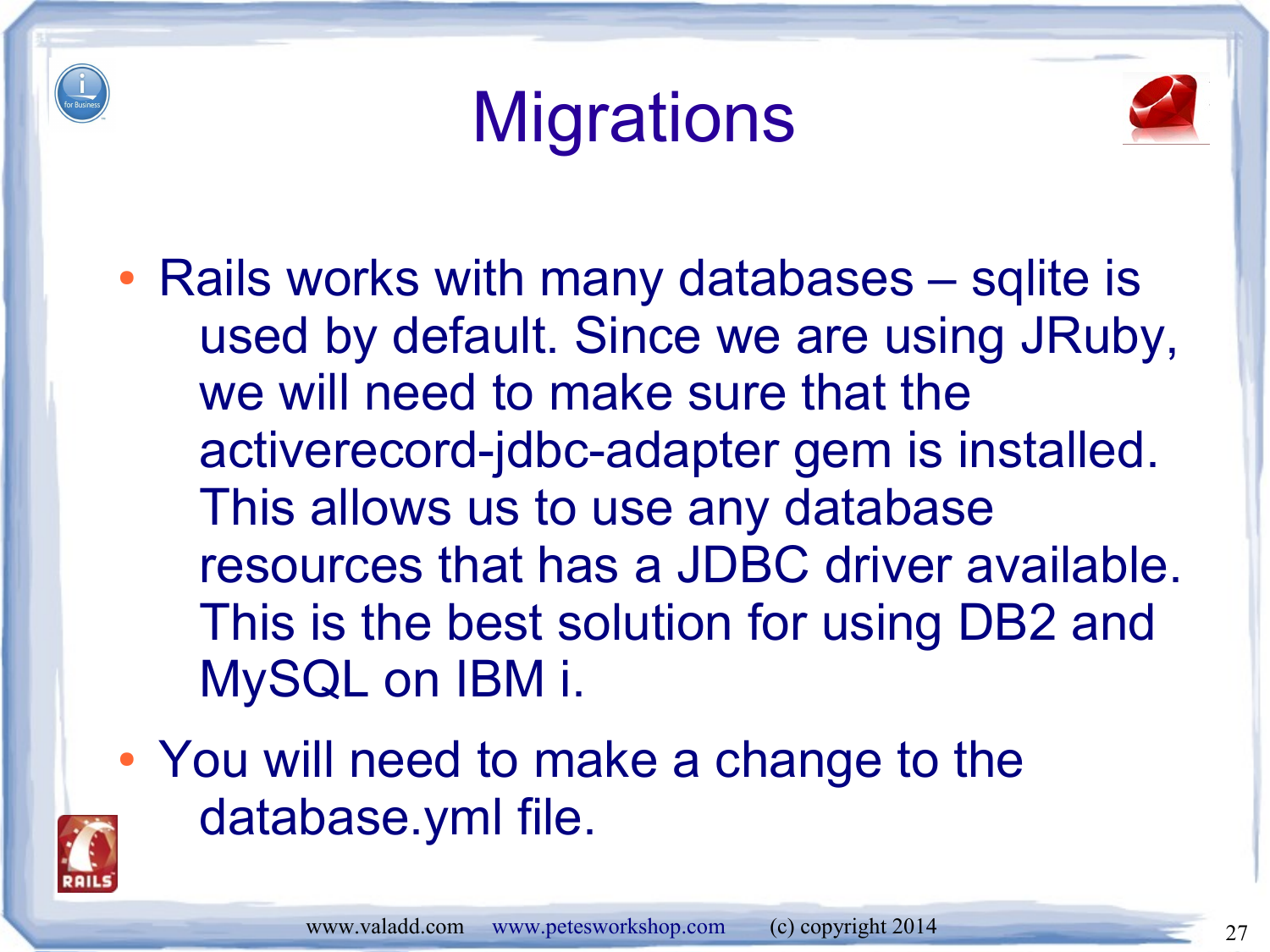





• Migrations allow us to track database changes from the very beginning of application development. We can then roll back or roll forward to/from any database schema modifications we have made

Very cool!

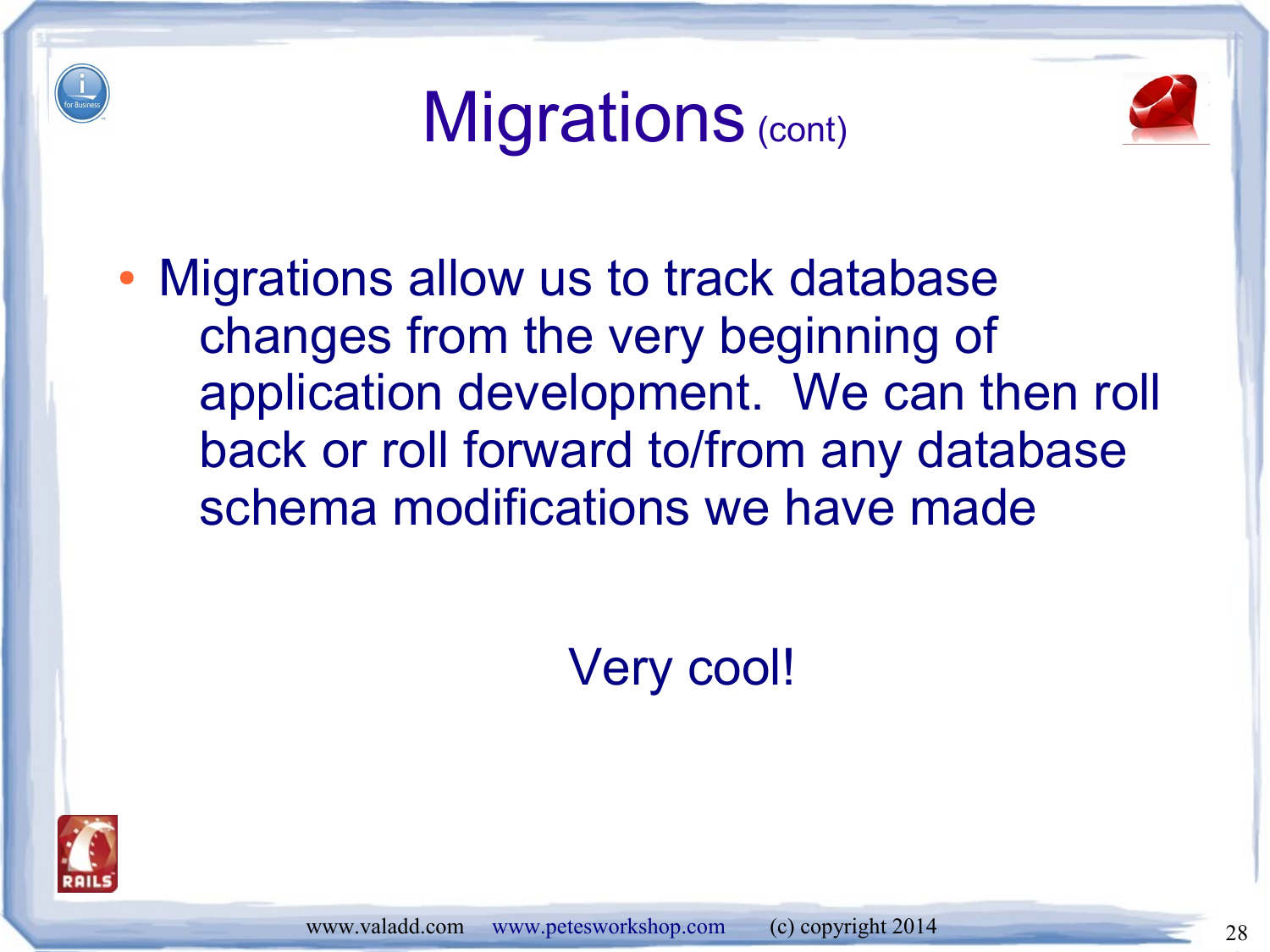





• Ruby files are just text files you can edit with any text editor.

• I use an IDE called RubyMine. There are many others.

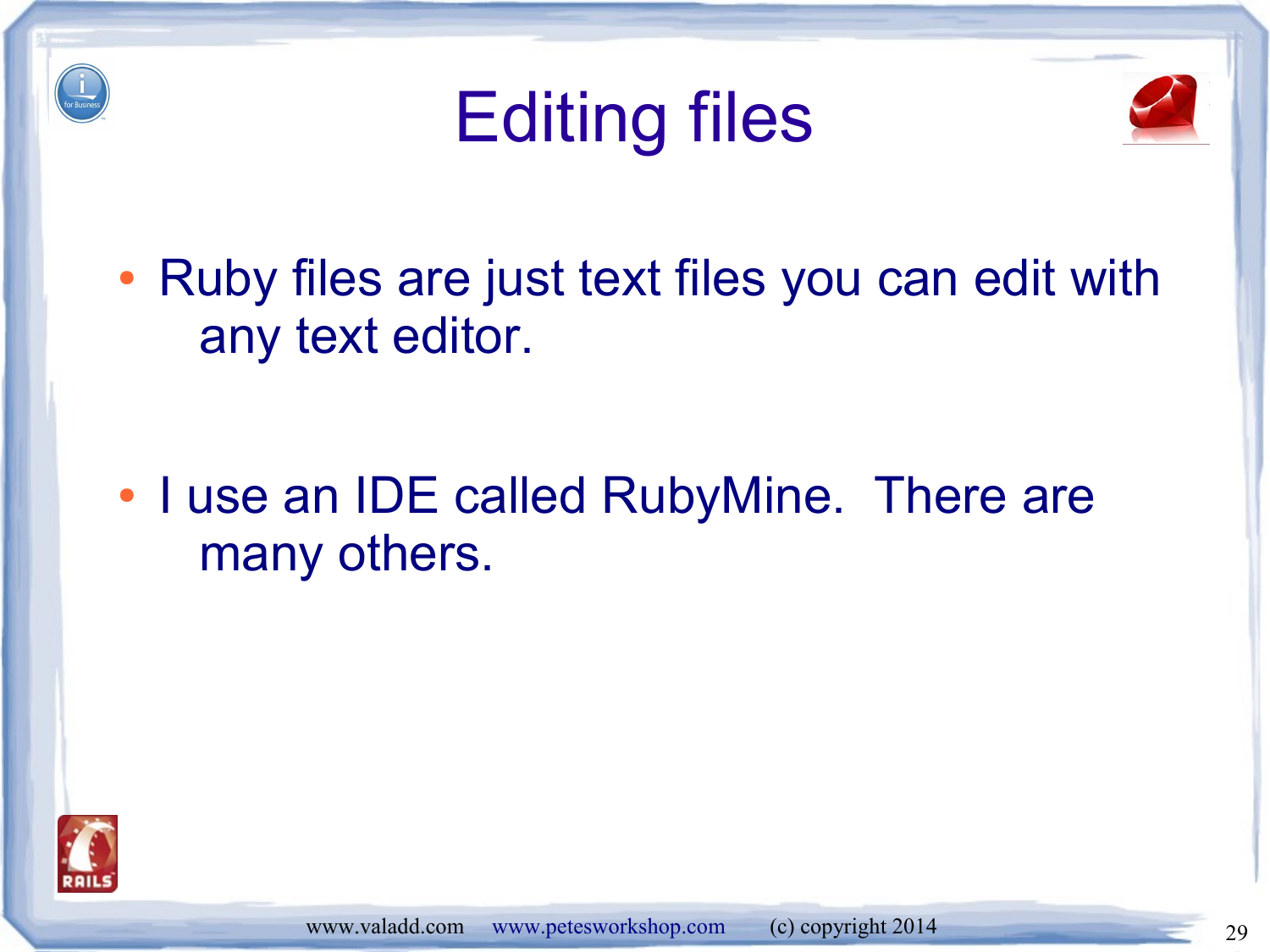





```
# SOLite version 3.x
    gem 'activerecord-jdbcsglite3-adapter'
# Configure Using Gemfile
# qem 'activerecord-jdbcsqlite3-adapter'
development:
  username: jruby
  password: demo
  adapter: jdbc
  driver: org.git.mm.mysgl.Driver
  url: jdbc:mysql://localhost:3306/rails demogautoReconnect=true
```
# Warning: The database defined as "test" vill be erased and # re-generated from your development database when you run "rake". if Do not set this db to the same as development or production. *liest:* 

```
adapter: sqlite3
database: db/test.sqlite3
```
**Jproduction:** 

ą,

```
adapter: sqlite3
```
database: db/production.sqlite3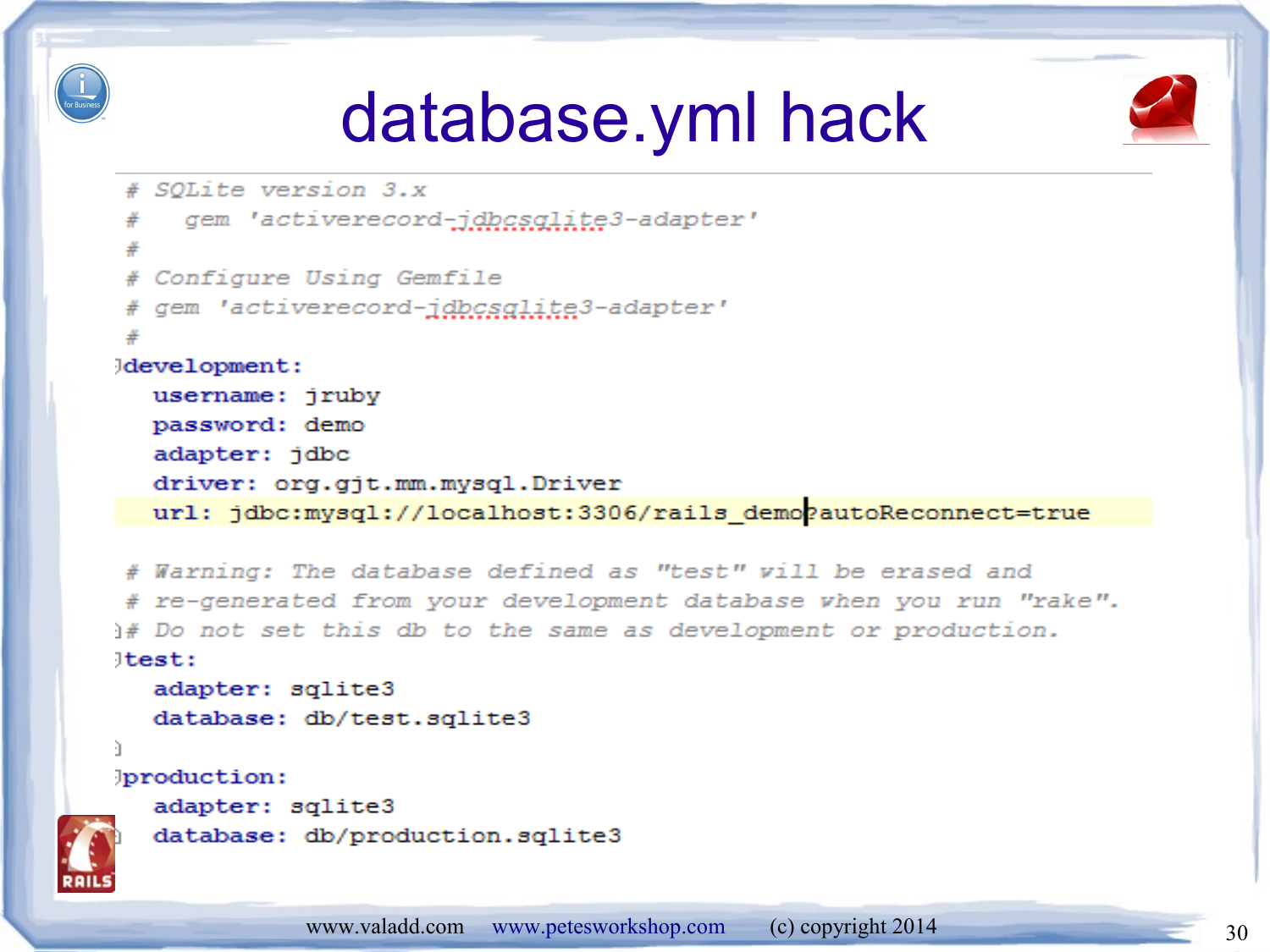

### Run the migration





From here on out whenever I make a change to the schema; Adding a table, changing the columns of any table I run migrate and it will back up and change the schema and track those schema changes

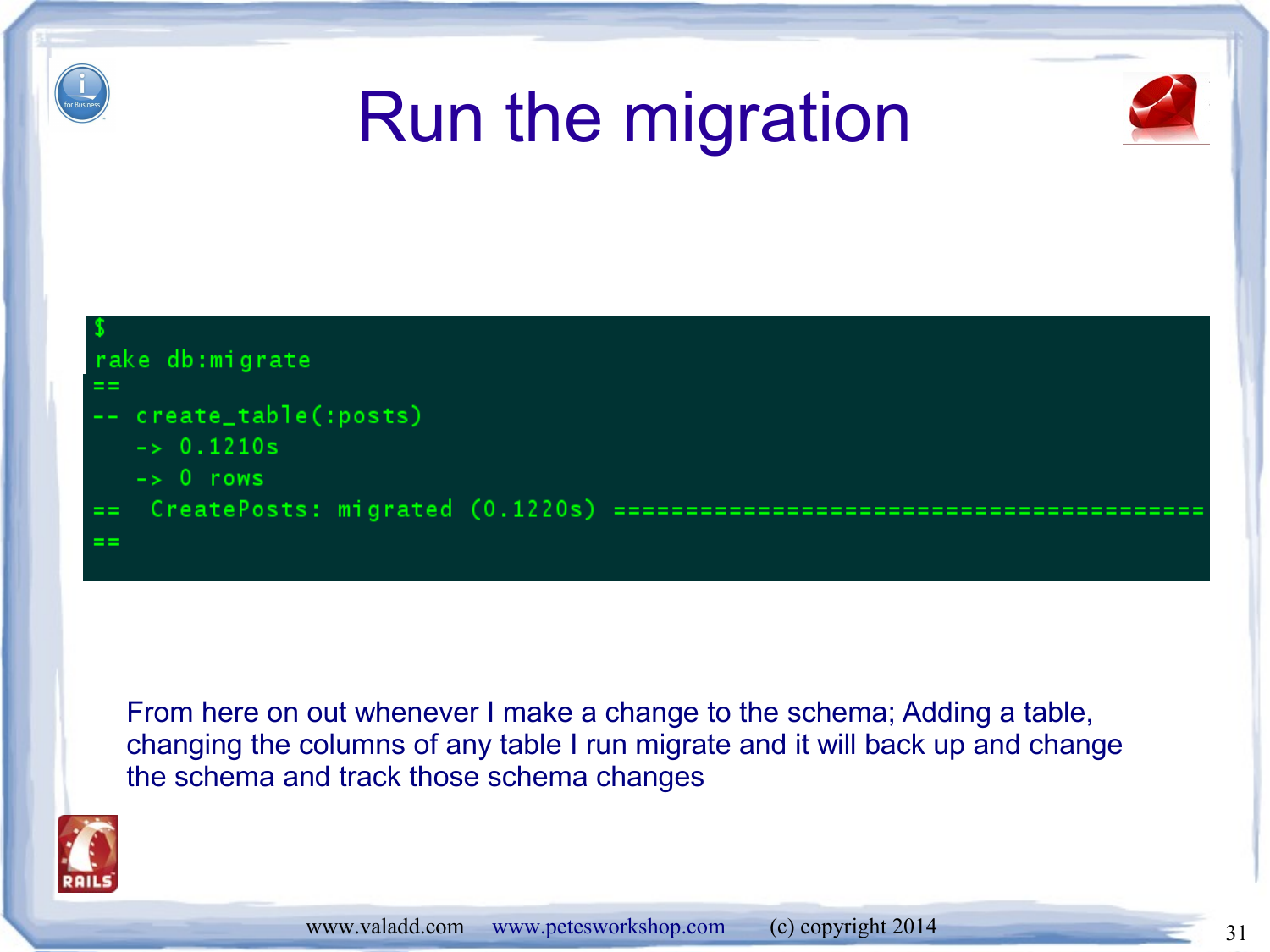# A couple of additional changes

• The original application 'index' in the public folder and the application index in the layout folder (views) need to be deleted

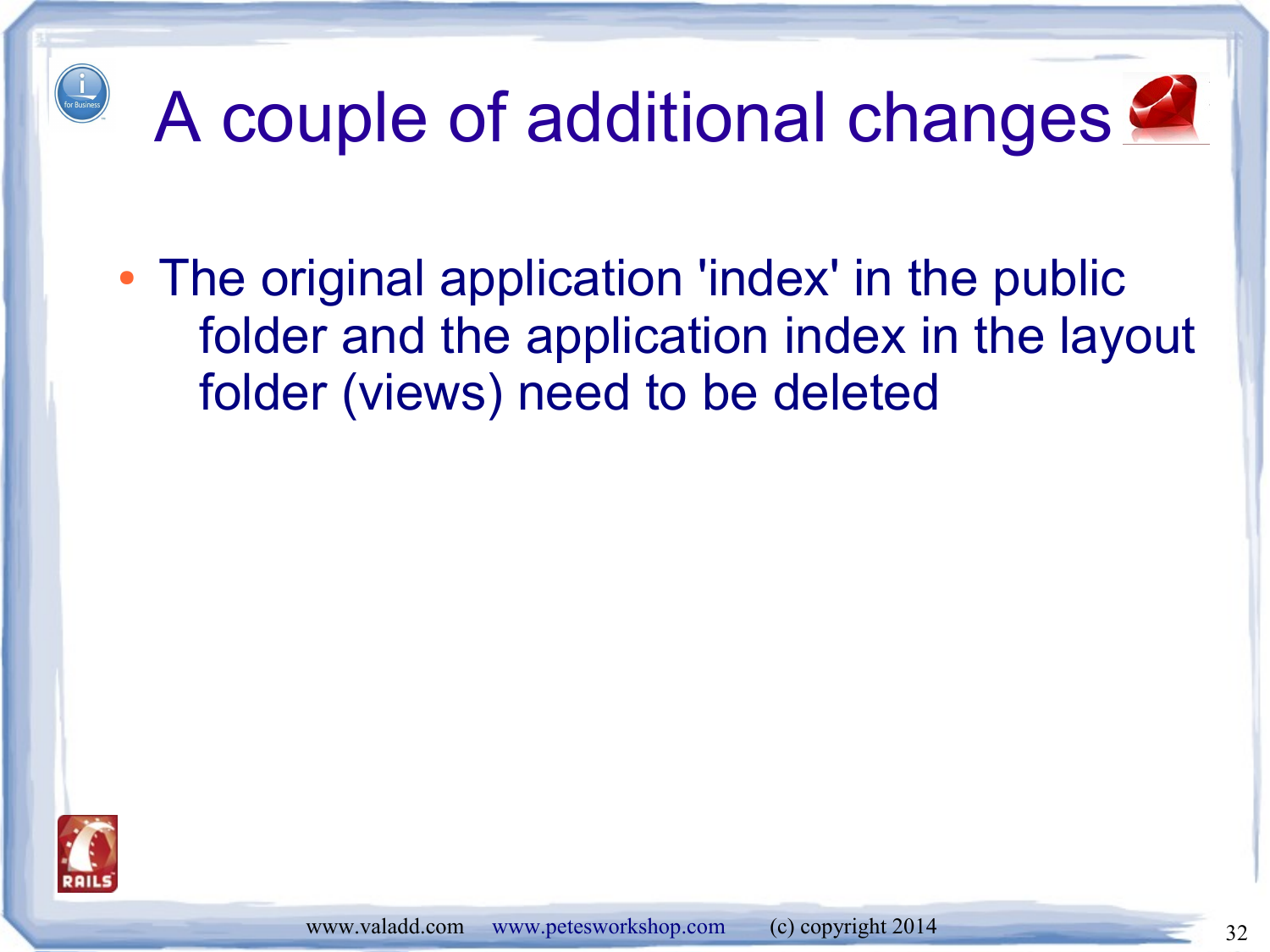

Restart the Application (new scaffold in place)



• The scaffold basically builds a CRUD application based on the resource template. This can be as complex or as simple as you want but for a quick and dirty app, you can get pretty far in a short amount of time

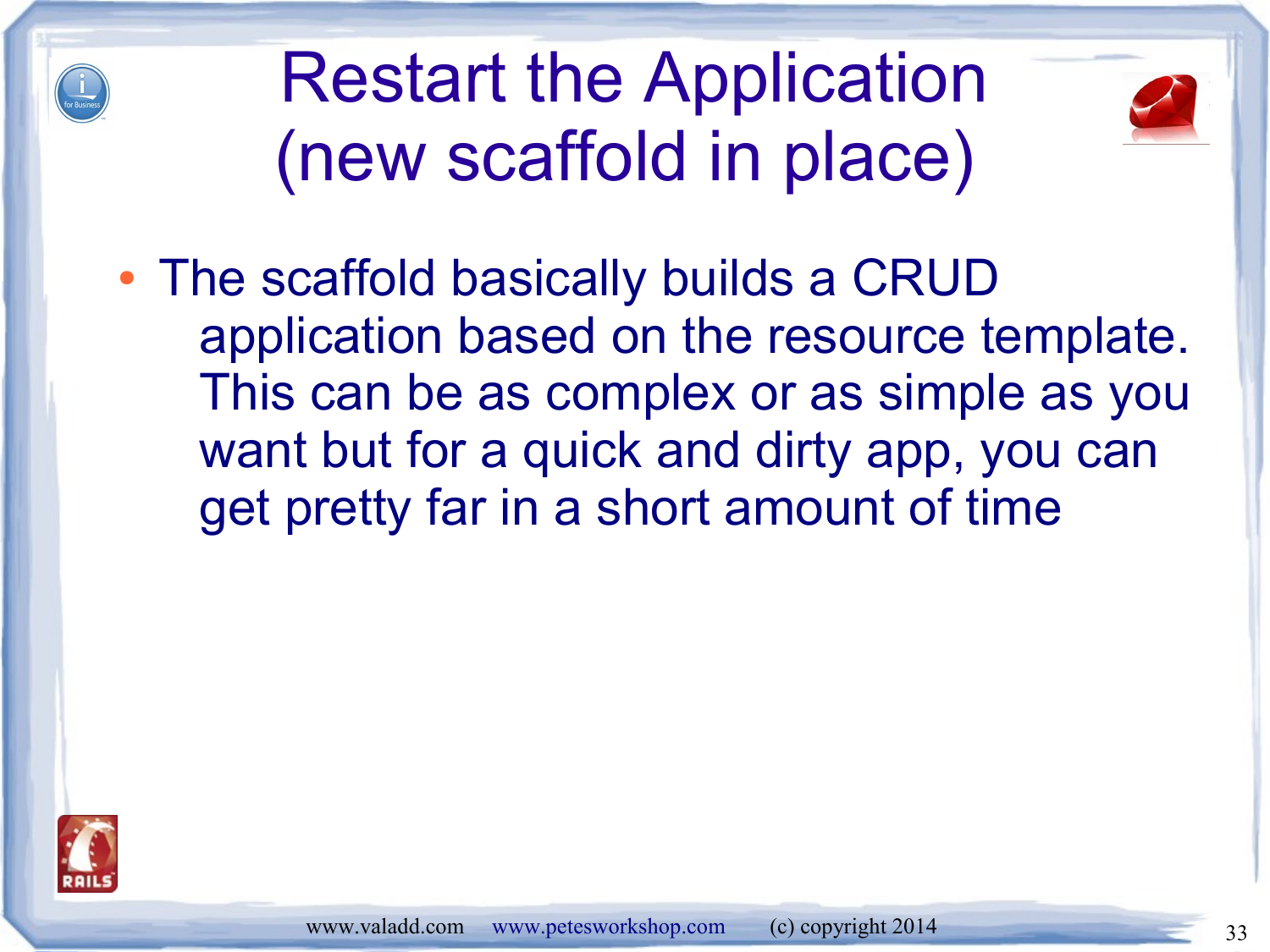





• Start your rails app and leave it running. We'll edit the files directly and rails will update them in real time (its a scripting language, remember!).

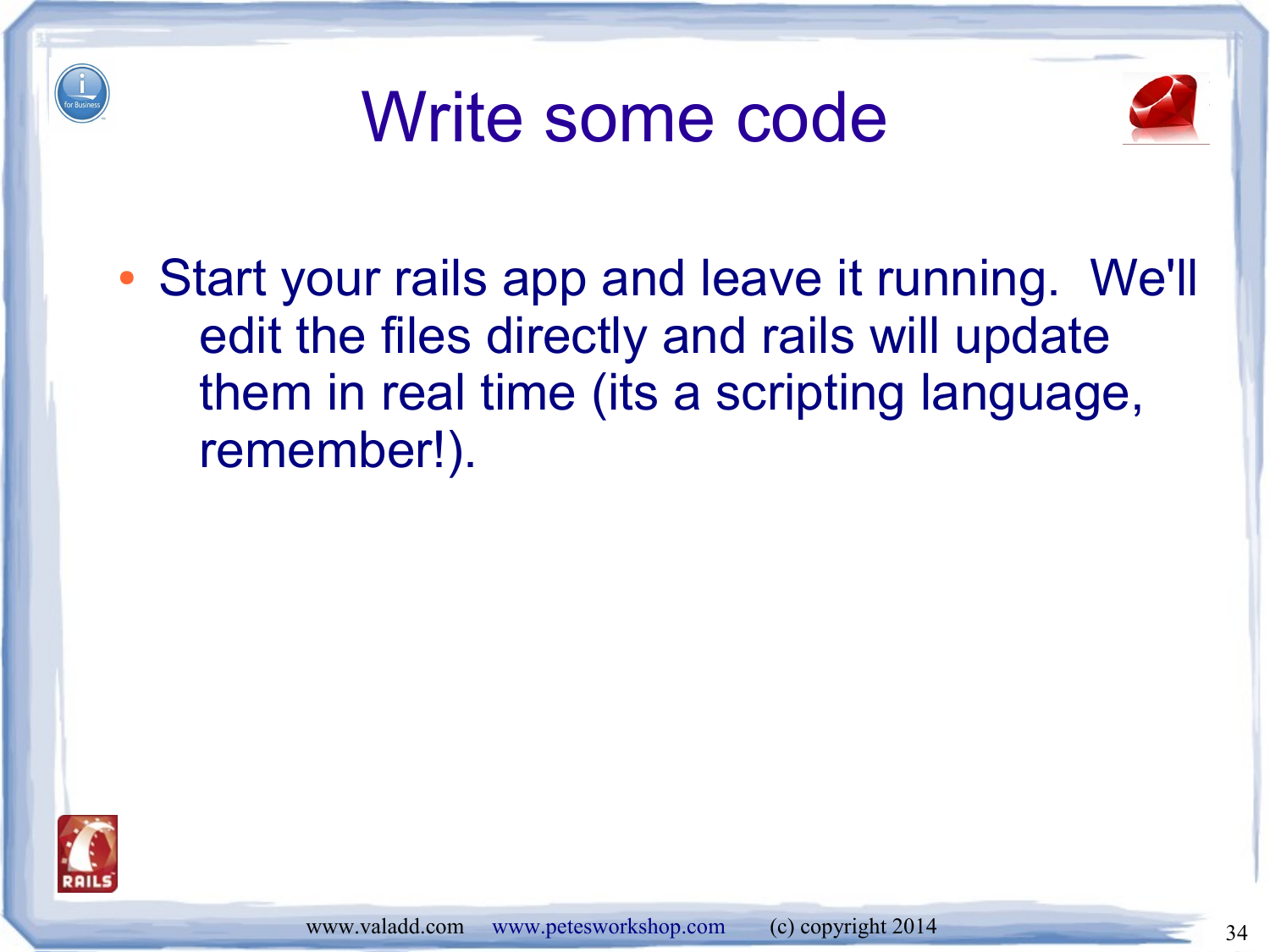## Standard Rails Components



- Convention over configuration! These are the "standard" Rails web methods:
	- index list of posts
	- new show the new posts
	- create create a new post entry
	- show show an existing post
	- edit show an existing post for editing
	- update change an existing post
	- destroy delete and existing post

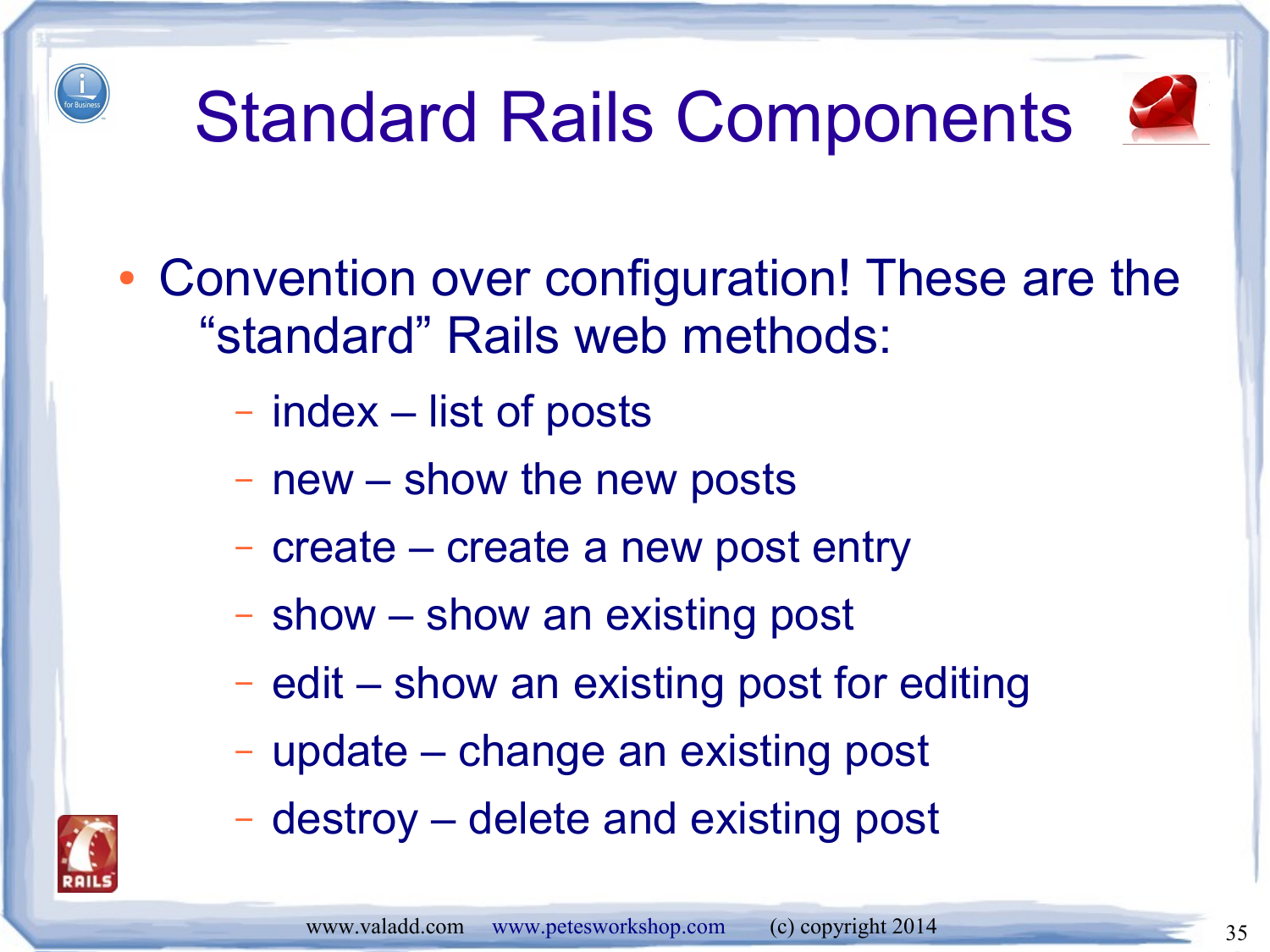





● You don't **have** to use the full scaffold on a Rails application. You can generate just sections like controllers or models if you want.

• A quick demo......

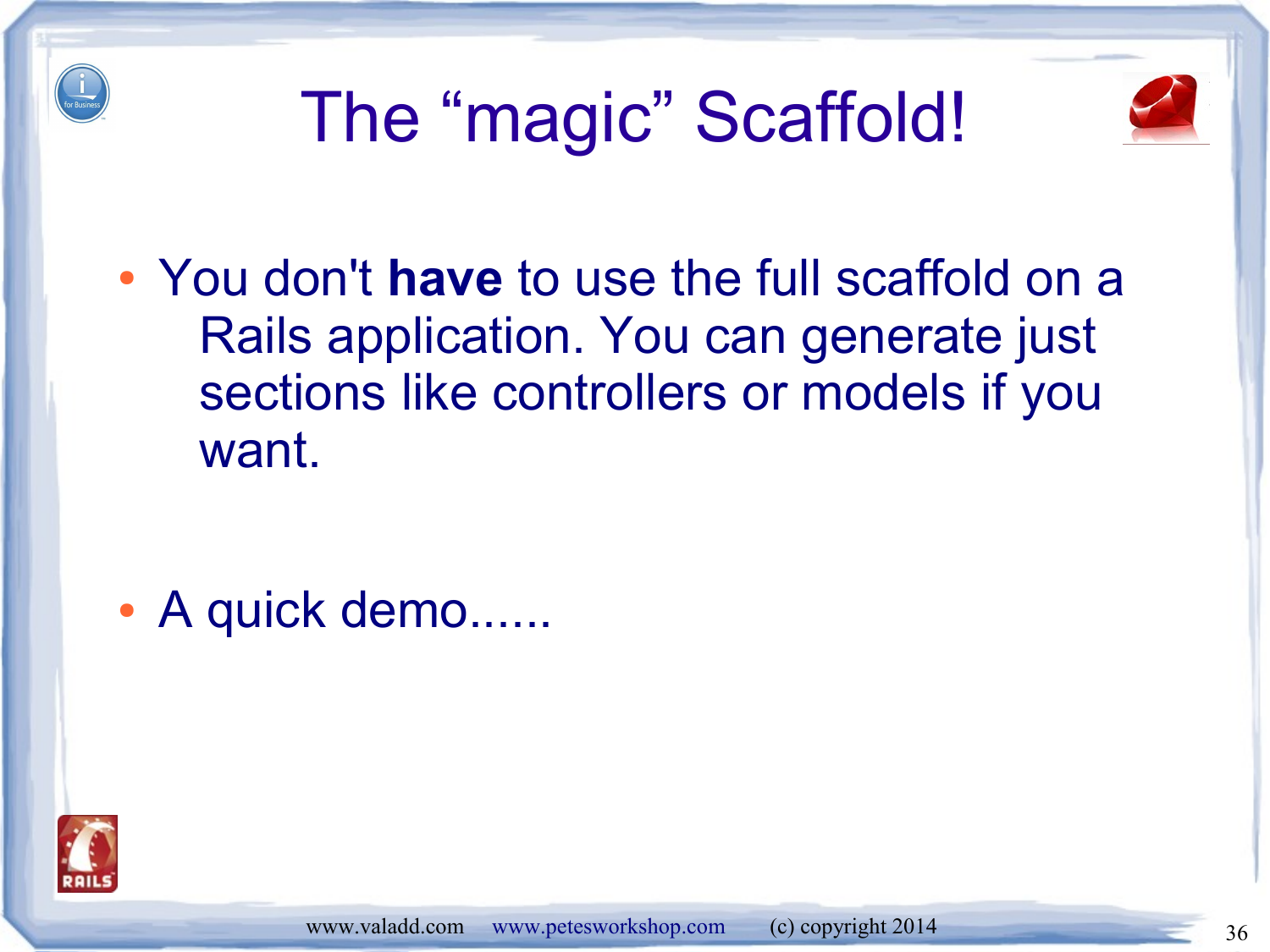

#### **Controller**



- Much of the heavy lifting occurs here:
	- index
	- show
	- new
	- edit
	- create
	- update
	- destroy

#### Let's check out some code....

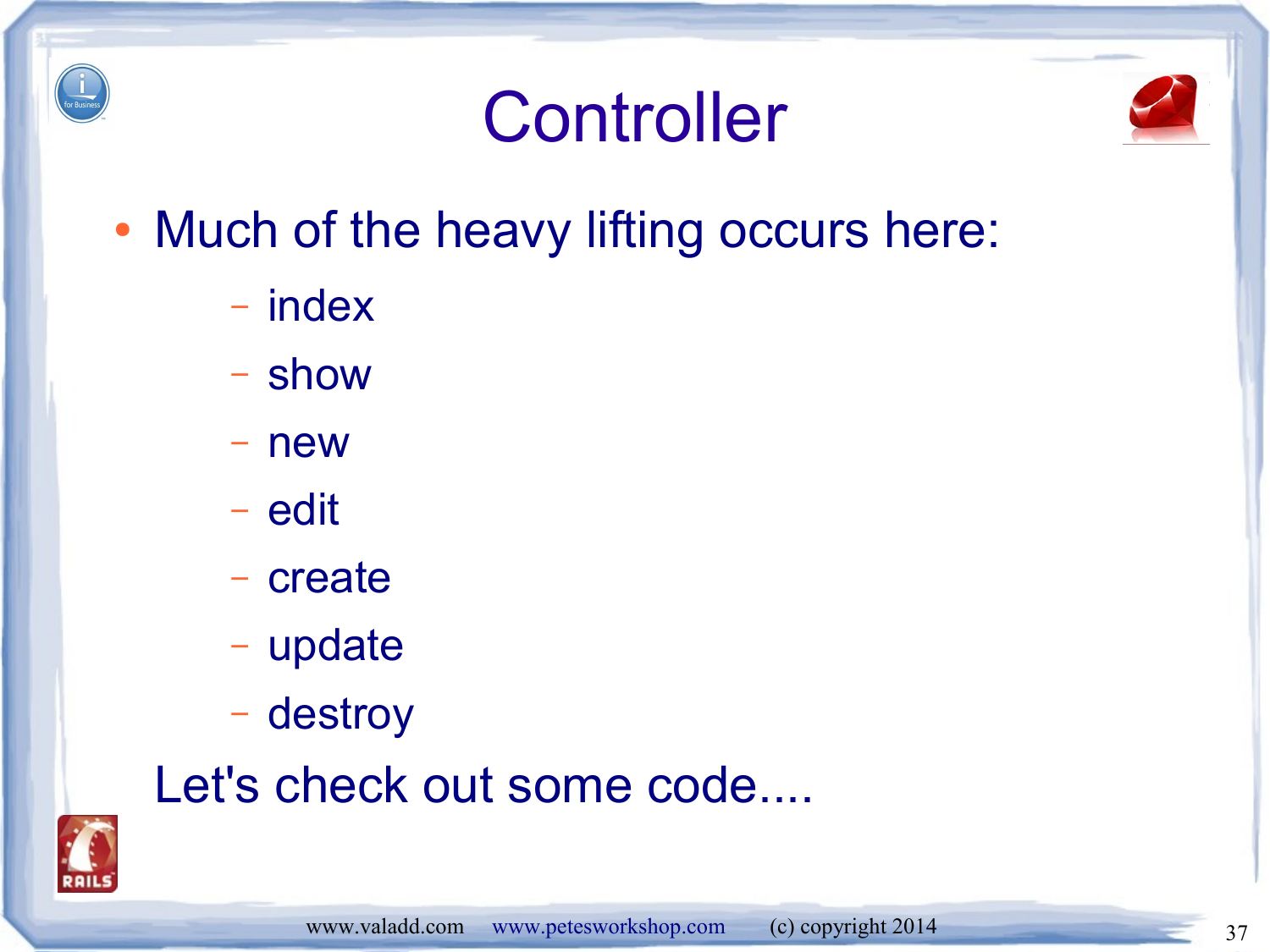





- Most of this is HTML mixed with Ruby (as little as possible. Very similar to PHP and JSP's.
- Partials are a great way to leverage DRY development by assigning sections of repetitive views to a file.

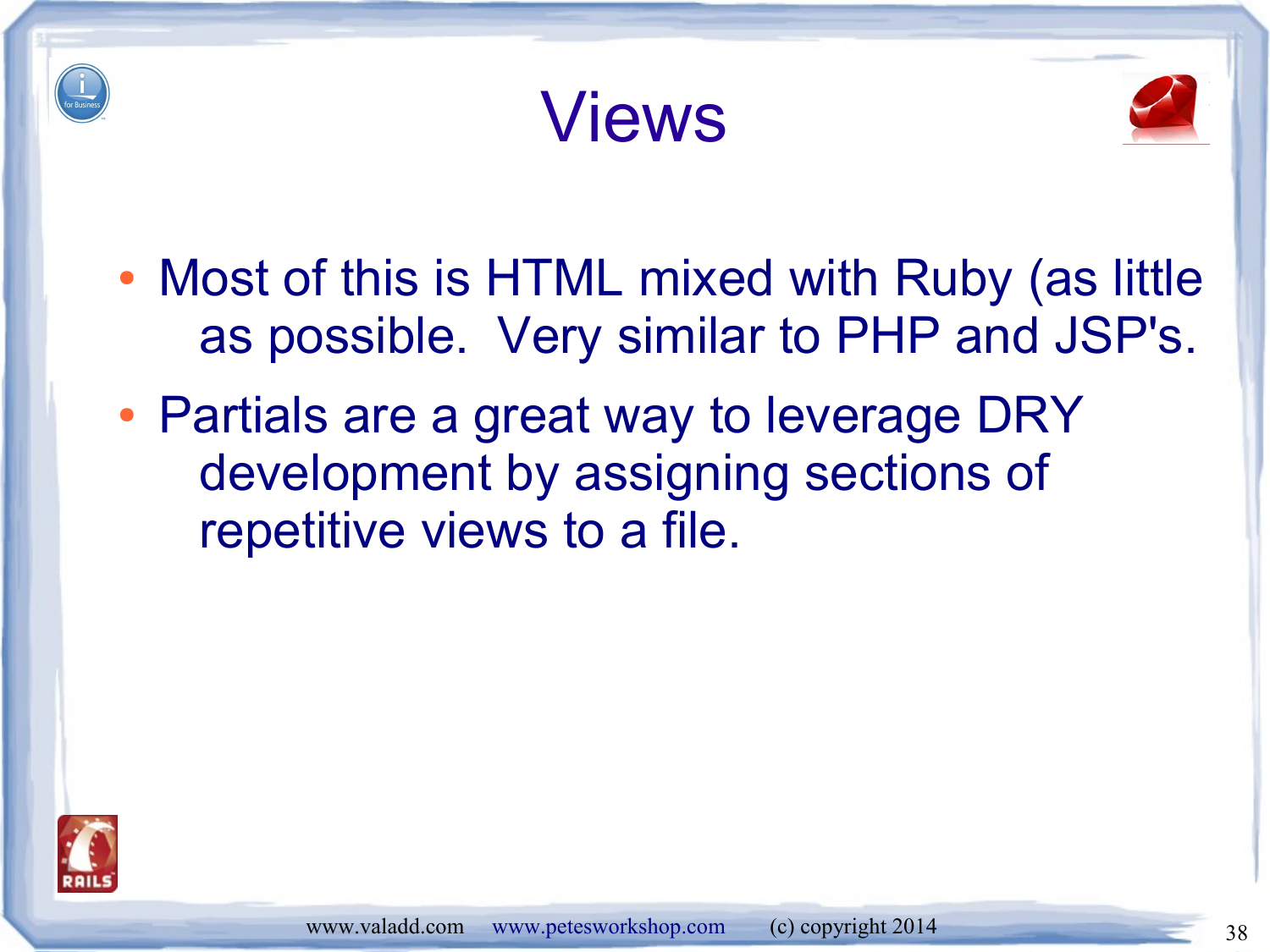



### Adding links to pages

- Lets add a link to our posts in the blog by adding this line to our home page:
	- $-$  <%= link to "My IBM i Blog", posts path %>